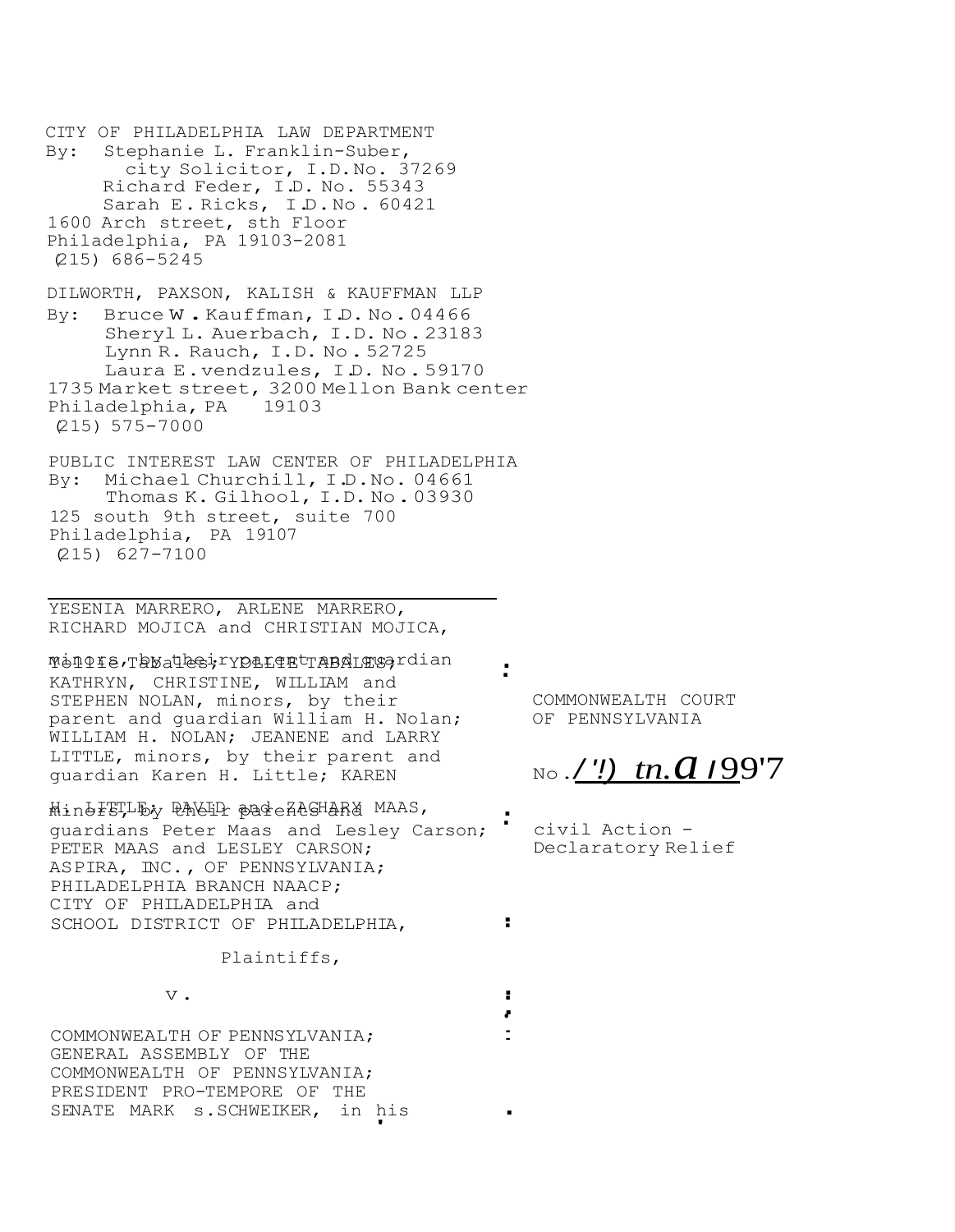official capacity; SPEAKER OF THE HOUSE OF REPRESENTATIVES MATTHEW J. RYAN, in his Official capacity; GOVERNOR OF THE COMMONWEALTH OF PENNSYLVANIA THOMAS J. RIDGE, in his official capacity; COMMONWEALTH OF PENNSYLVANIA STATE BOARD OF EDUCATION; COMMONWEALTH OF PENNSYLVANIA DEPARTMENT OF EDUCATION; SECRETARY OF EDUCATION EUGENE HICKOK, in his official capacity,

Defendants.

#### COMPLAINT

#### ACTION FOR DECLARATORY JUDGMENT

#### NOTICE

•

You have been sued in court. If you wish to defend against the claims set forth in the following pages, you must take action within twenty (20) days after this complaint and notice are served, by entering a written appearance personally or by attorney and filing in writing with the court your defenses or objections to the claims set forth against you. You are warned that if you fail to do so the case may proceed without you and a judgment may be entered against you by the court without further notice for any money claimed in the complaint or for any other claim or relief requested by the plaintiff, You may lose money or property or other rights important to you.

YOU SHOULD TAKE THIS PAPER TO YOUR LAWYER AT ONCE. IF YOU DO NOT HAVE A LAWYER OR CANNOT AFFORD ONE, GO TO OR TELEPHONE THE OFFICE SET FORTH BELOW TO FIND OUT WHERE YOU CAN GET LEGAL HELP.

> LAWYER REFERENCE SERVICE one Reading center Philadelphia, PA 19107 (215) 238-1701

### AVISO

Le han demandado a usted en la corte. Si usted quiere defenderse de estas demandas expuestas en las pagina siquientes, usted tiene viente (20) dias de plazo al partir de la fecha de la demanda y la notificacion. Hace falta asentar un comparencia escrita o en persona o con un abogado y entregar la corte en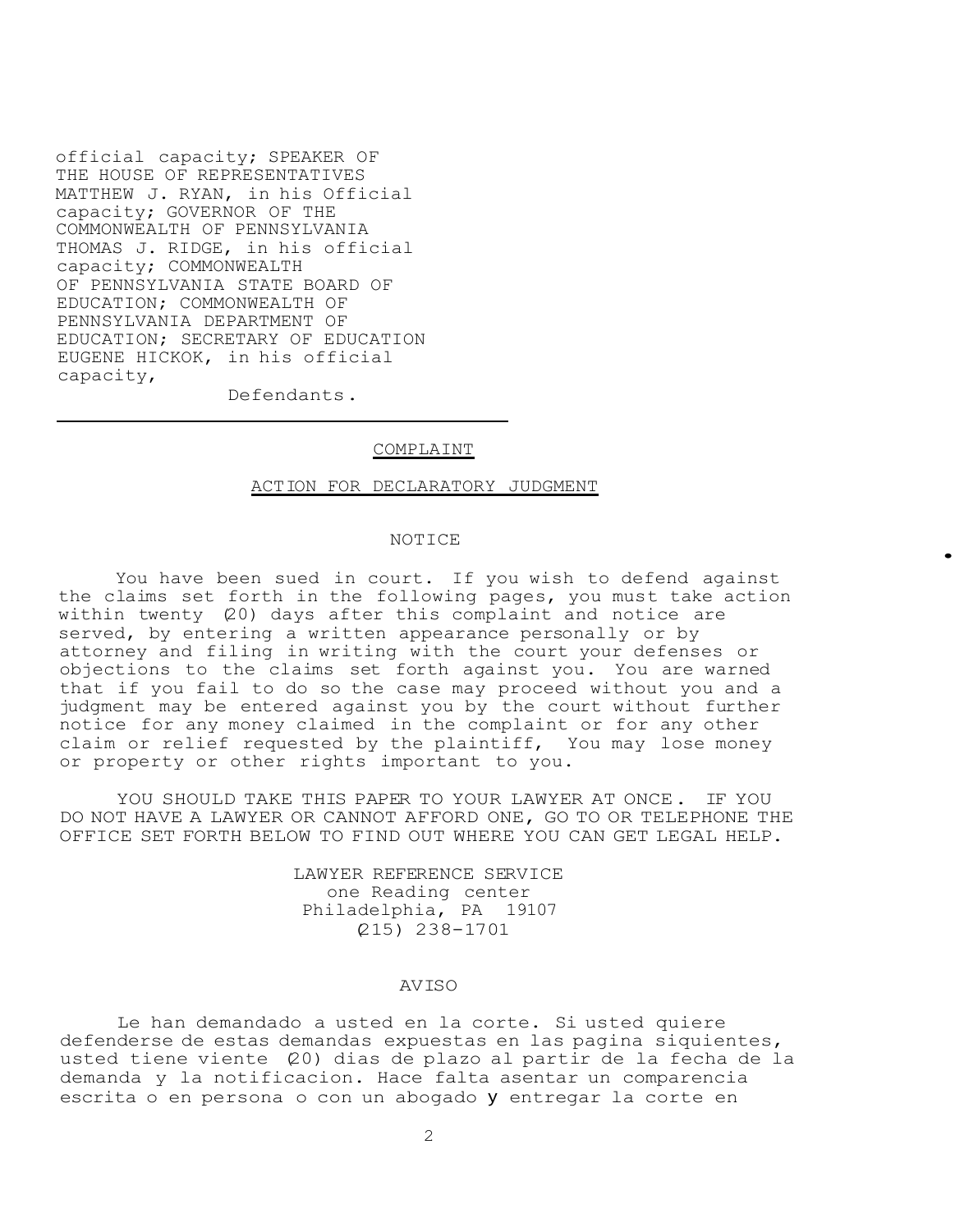forma escrita sus defensas o sus objeciones a la demandas en contra de su persona. sea avisado qua si usted no se defiende, la corte tomara medidas y puede continuar la demanda en contra suya sin previo aviso o notificacion . Ademas la corte puede decidir a favor de demandante y requiere qu usted cumpla con todas las provisiones de esta demanda. Usted puede perder dinero o sus propiedades u otros derech importantes para usted.

LLEVE ESTA DEMANDA A UN ABOGADO IMMEDIATAMENTE. SI NO TIENE ABOGADO 0 SI NO TIENE EL DINERO SUFICIENTE DE PAGAR TASERVICIO. VAYA EN PERSONA 0 LLAME POR TELEFONO A LA OFICINA CUYA DIRECCION SE ENCUENTRA ESCRITA ABAJO PARA AVERIGUAR DONDE SE PUEDE CONSEGUIR ASISTENCIA LEGA.

### SERVICIO DE REFERENCIA LEGAL one Reading center Filadelfia, PA l9 l07  $(21S)$  2 38-17 01

#### COMPLAINT

### ACTION FOR DECLARATORY JUDGMENT

### A. Parties

l. Yollie Tabales, as parent and guardian, brings this action in behalf of Yesenia Marrero, Arlene Marrero, Richard Mojica and Christian Mojica, minors, and on her own behalf. Yollie Tabales, Yesenia Marrero, Arlene Marrero, Richard Mojica and Christian Mojica reside at 610 West Clearfield street, Philadelphia, Pennsylvania 19133. Yesenia, Arlene, Richard and Christian attend school in the School District of Philadelphia ("School District"). Yesenia and Arlene attend Edison High School, Richard attends Widener Memorial Center School and Christian attends Potter-Thomas Elementary School. Yollie Tabales pays taxes to support services, including public education.

2. William H. Nolan, as parent and guardian, brings this action in behalf of Kathryn, Christine, William and Stephen Nolan, minors, and on his own behalf. William H. Nolan, Kathryn,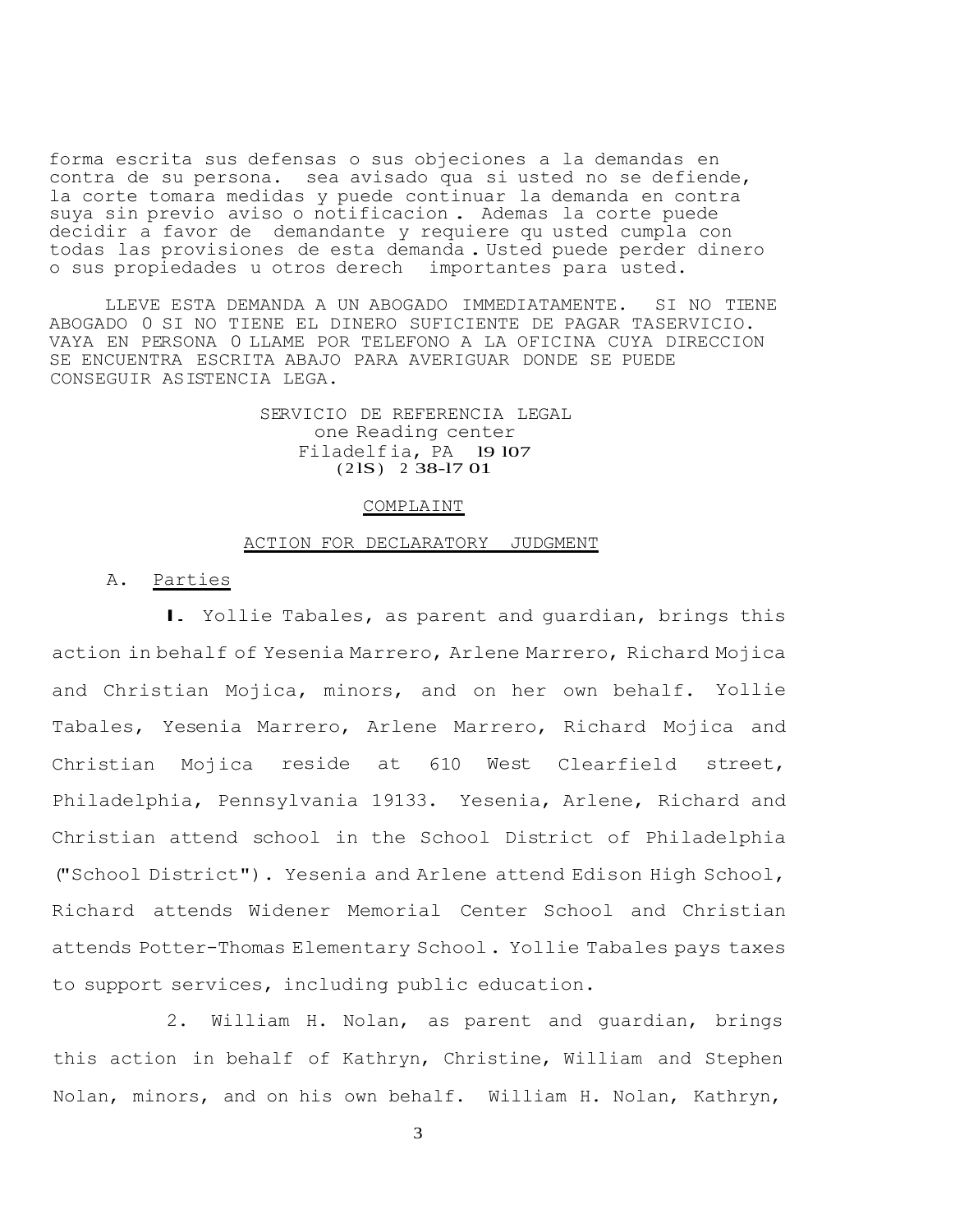Christine, William and Stephen Nolan reside at 9217 Exeter Road, Philadelphia, Pennsylvania 19114. Kathryn, Christine, William and Stephen attend school in the School District. Kathryn attends Lincoln High School, Christine attends Meehan Middle School and William and Stephen attend Thomas Holme Elementary School. William H. Nolan pays taxes to support services, including public education, is the President of the Thomas Holme Home and School Association and is an active volunteer at the Thomas Holme and Meehan schools.

<sup>J</sup> . Karen H. Little, as parent and guardian, brings this action in behalf of Jeanene and Larry Little, minors, and on her own behalf. Karen H. Little, and Jeanene and Larry Little reside at J 101 Marston Street, Philadelphia, Pennsylvania 19132, and Jeanene and Larry attend school in the School District. Jeanene attends Rhodes Middle School, which has a student body comprised of 91% low income family students; and Larry, a special education student, attends Bache-Martin Elementary School, which has a student body comprised of 80% low income family students. Karen H. Little pays taxes to support services, including public education, is a member of the Rhodes Home and School Association and is working to support improvement in the school.

4. Peter Maas and Lesley Carson, as parents and guardians, bring this action in behalf of David and Zachary Maas, minors, and on their own behalf. Peter Maas and Lesley Carson and David and Zachary Maas reside at 6806 Greene Street, Philadelphia, Pennsylvania 19119. David and Zachary are eligible to attend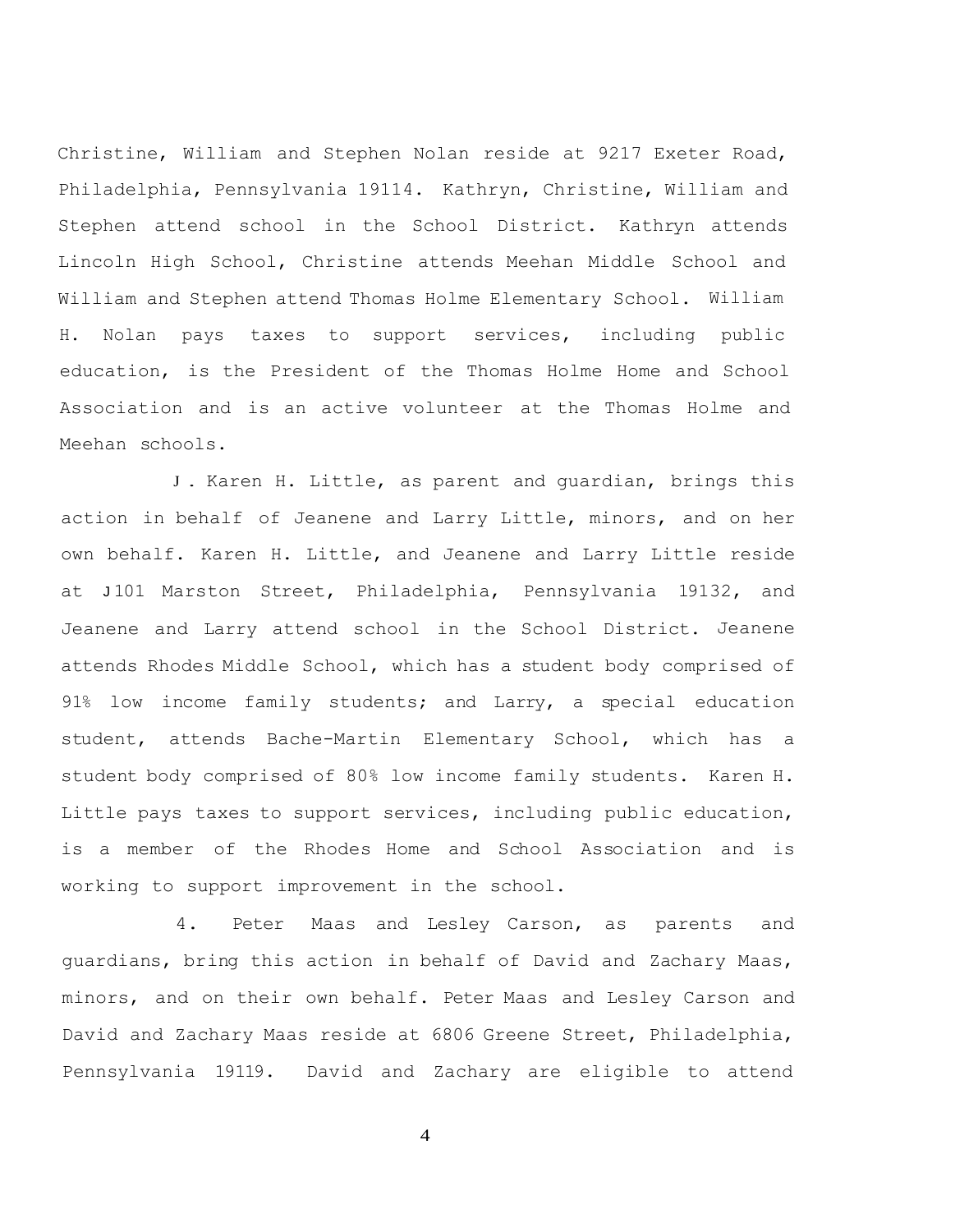school in the School District. Because of the inadequate education provided by public schools in Philadelphia, David and Zachary attend private school at Greene Street Friends School (rather than the public C.W. Henry Elementary School) at considerable cost to their family. Peter Maas and Lesley Carson pay taxes to support services, including public education.

5. Plaintiff ASPIRA, Inc. of Pennsylvania ("ASPIRA"), 2726 North 6th Street, Philadelphia, Pennsylvania 19133, is a notfor-profit organization which works with more than 3 ,500 students in the School District, more than 400 public school drop-outs and hundreds of young adults who formerly attended schools in the School District who are struggling with literacy problems . ASPIRA programs attempt to overcome the inadequacies of the education provided in the School District for students in low income and ethnic and racial minority neighborhoods .

6. Plaintiff Philadelphia Branch NAACP ("NAACP")' 1231 North Broad Street, Philadelphia, Pennsylvania 19122, is a not-forprofit organization with over 3,000 members who are Philadelphia residents and taxpayers, more than half of whom are low income parents of public school children. NAACP supports tutoring programs and workshops for School District students, raises money for some of the technology and books used in the School District because of the inability of the School District to provide them sufficiently and supports literacy programs for adults who the School District failed adequately to educate.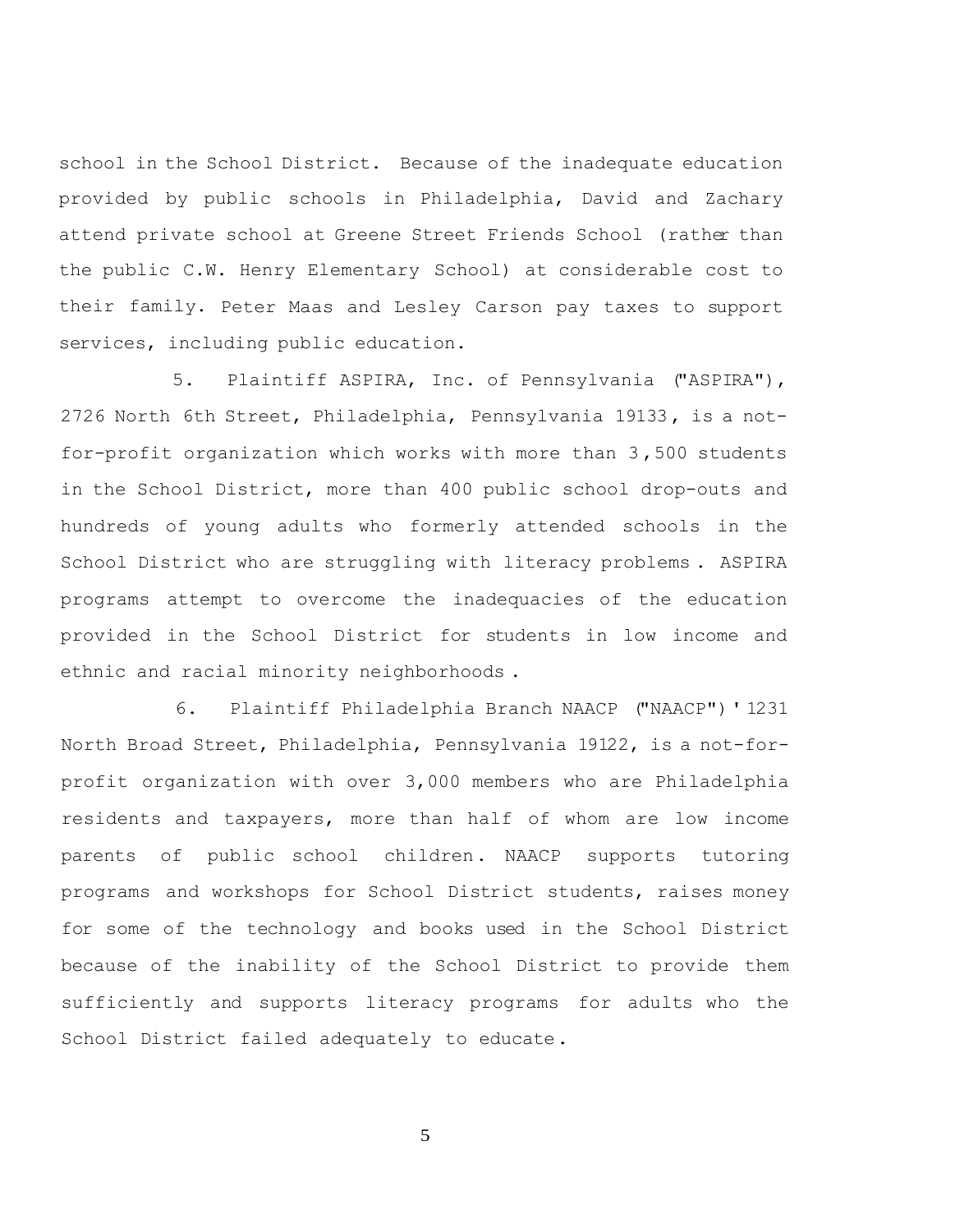7. The City of Philadelphia ("City") , a municipal corporation, is the only city of the First Class in Pennsylvania. The City has adopted a home rule charter in accordance with the First Class City Home Rule Act, 53 P.S. \$\$13101 et .\$\_\$g. The City's boundaries are coterminous with the School District and it has an office at 215 city Hall, Philadelphia, Pennsylvania 19107.

8. The School District has been delegated responsibility to provide an adequate education to school age children residing in the City pursuant to the Commonwealth's constitutional obligation to maintain and support a thorough and efficient system of public education. Pennsylvania Constitution, Article 3 , Section 14. The School District, a corporate entity with the right to sue, operates pursuant to the School Code. The School District is the only district in the Commonwealth without the power of taxation. The School District has an office at 2130 Arch street, Fifth Floor, Philadelphia, Pennsylvania 19103.

9. Defendant Commonwealth of Pennsylvania is (a) constitutionally required to provide for the maintenance and support of a thorough and efficient system of public education to serve the needs of the Commonwealth, (b) prohibited from discriminating in fulfilling its public education responsibilities and (c) obligated to ensure that each child receives an adequate education.

10. Defendant General Assembly of the Commonwealth of Pennsylvania is established by Article 2, Section 1 of the Pennsylvania constitution. Article 3, Section 14 of the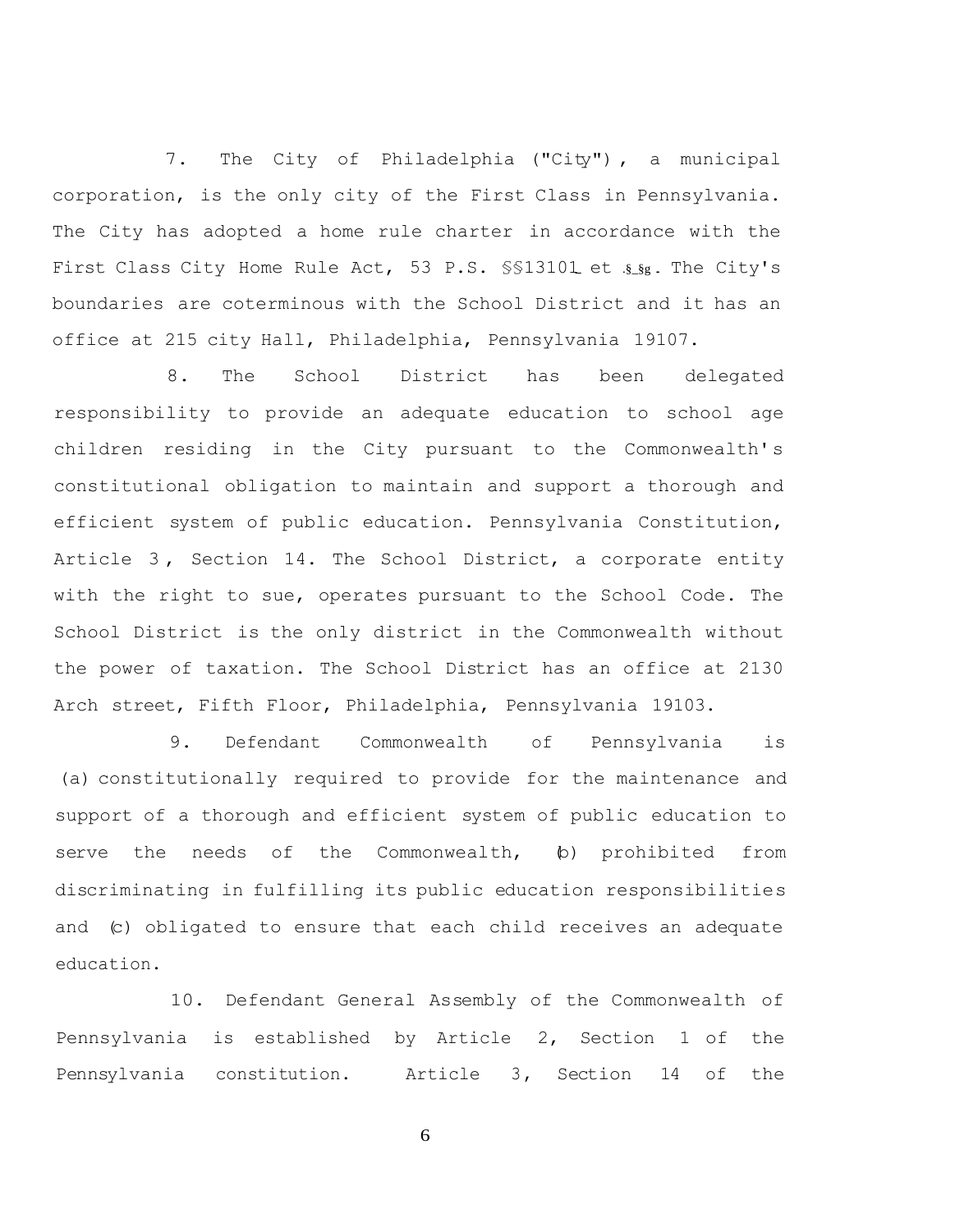Pennsylvania Constitution ("the Education Clause") requires the General Assembly to establish a system of public schools and to provide a thorough and efficient system of public schools to serve the needs of the Commonwealth.

11. Defendant Mark s. Schweiker is President Pro-Tempore of the Senate, which is charged with responsibility under the Education Clause. Defendant Mark s. Schweiker is sued in his official capacity and has an office at 200 Main Capitol Building, Harrisburg, Pennsylvania 17120.

12. Defendant Matthew J. Ryan is Speaker of the House of Representatives, which is charged with responsibility under the Education Clause. Defendant Matthew J. Ryan is sued in his official capacity and has an office at 139 Main Capitol Building, Harrisburg, Pennsylvania 17120.

13. Defendant Governor Thomas J. Ridge is obligated to recommend education spending to the General Assembly, approve legislative appropriations and supervise the executive departments that administer regulations and programs governing the School District. The Governor is responsible, with the advice and consent of the Senate, for appointing the Secretary of Education and members of the State Board of Education. As the chief executive officer of the Commonwealth, the Governor has responsibility for ensuring that the School District has sufficient resources to assure that its students are not denied their fundamental rights under the Education Clause. 71 P.S. §67.1(d) (1); 24 P.S. §26-2602-B and §26-2605-B. Defendant Governor Ridge is sued in his official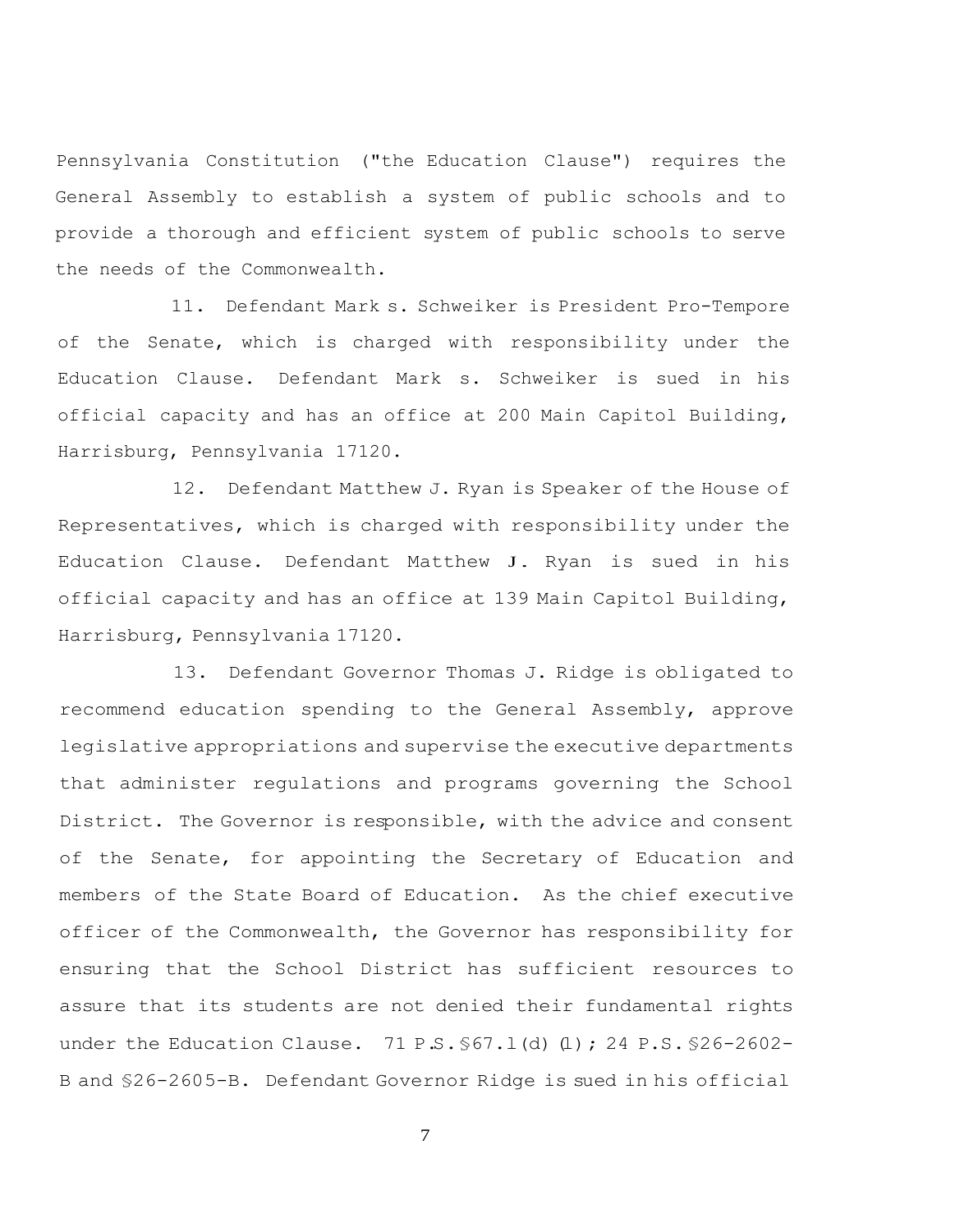capacity and has an office at 225 Main Capitol Building, Harrisburg, Pennsylvania 17120.

14. Defendant State Board of Education has the duty to make reports and recommendations and give guidance to the Governor and school districts and to adopt policies, principles, rules, regulations and standards concerning school programs, testing, curriculum development, facilities, finance and long-range needs of the Commonwealth's public school system. 24 P.S. §26-2603-B and §26-2605-B; 22 Pa. Code §1.1  $et 2M·$  Defendant State Board of</u> Education has an office at 333 Market Street, Harrisburg, Pennsylvania 17126.

15. Defendant Commonwealth Department of Education ("DOE") is charged with administering laws concerning establishment, maintenance, conduct, adequacy and efficiency of public schools, providing revenue to establish and maintain public schools, prescribing courses of study, administering testing, establishing standards, requiring and receiving reports from school districts and classifying schools. 71 P.S. §351, §352 and §1037. DOE has an office at 333 Market street, Harrisburg, Pennsylvania 17126.

16. Defendant secretary of Education Eugene Hickok is responsible for administration and supervision of the DOE. Defendant Secretary of Education Hickok is sued in his official capacity and has an office at 333Market street, Harrisburg, Pennsylvania 17126. (At times, defendants are collectively referred to as the "Commonwealth") .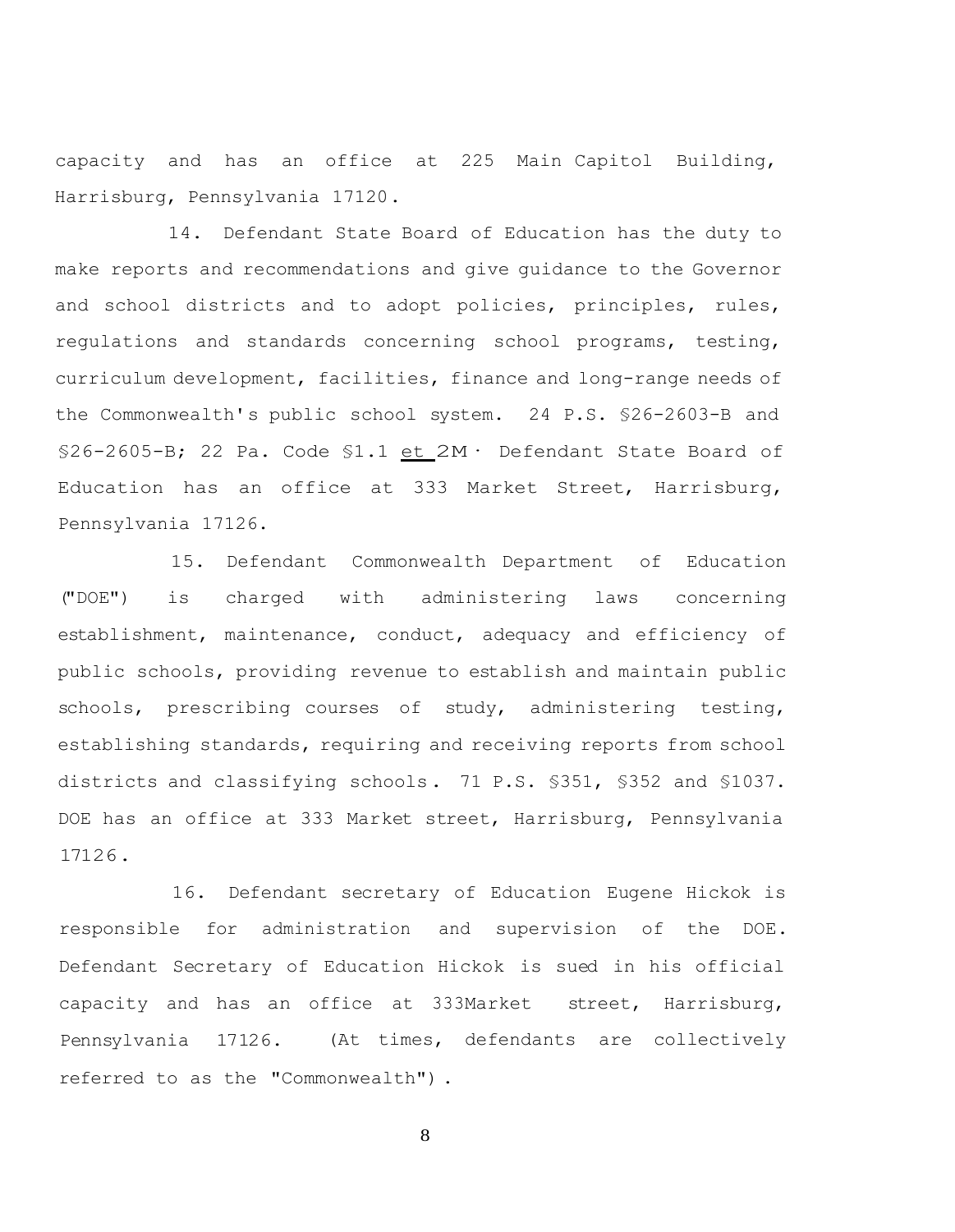### B. Jurisdiction

17. This Court has original jurisdiction over this matter pursuant to 42 Pa.c.s. §761 and may grant declaratory relief pursuant to 42 Pa.c.s. §§7531 et .filill·

c. The Fundamental Right To Public Education

18. Public education in Pennsylvania is a fundamental Constitutional right of every school child.

19 . An education that meets the needs of the commonwealth is of paramount importance to children and society.

20. The Education Clause requires the General Assembly to:

"provide for the maintenance and support of a thorough and efficient system of public education to serve the needs of the commonwealth. "

<sup>21</sup> . <sup>A</sup> "thorough and efficient system of public education" would produce for each child in the Commonwealth an adequate education.

22. The Education Clause requires the Commonwealth to provide for a public education system that offers every child in each school district an opportunity to receive and benefit from an adequate education.

23. Article <sub>3</sub>, Section 11 of the Pennsylvania constitution allows general appropriation bills to include appropriations for "the executive, legislative and judicial departments of the Commonwealth, for the public debt and for public schools ."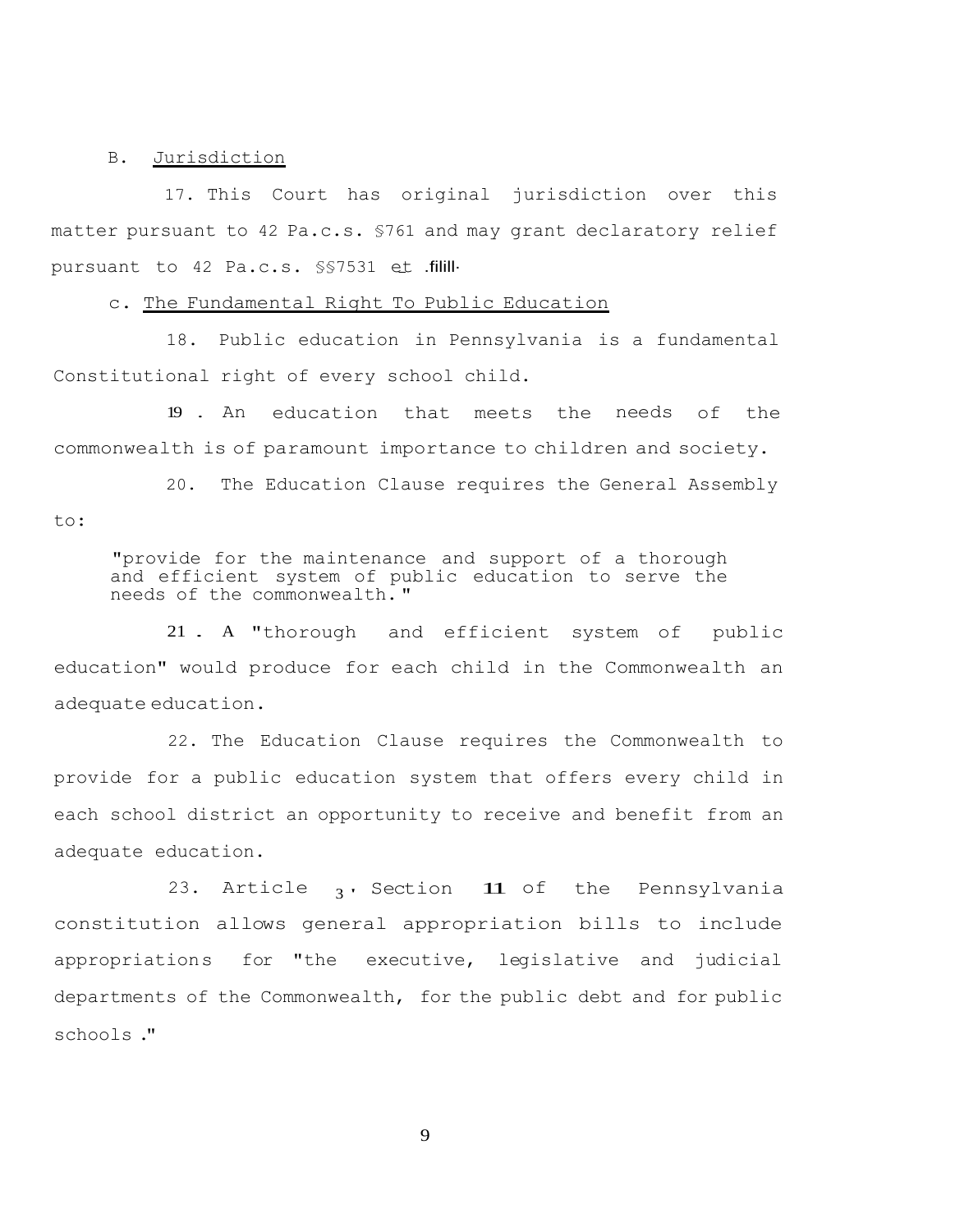24. A key objective of the constitutional provision for education was to provide adequate schooling for all children, regardless of economic status.

25. Article 1, Section 1 of the Pennsylvania Constitution vests inherent and indefeasible liberty and property rights in all persons.

26. Article 1, Section 26 of the Pennsylvania Constitution mandates:

> "Neither the Commonwealth nor any political subdivision thereof shall deny to any person the enjoyment of any civil right, nor discriminate against any person in the exercise of any civil right."

27. The students in the City have a justifiable expectation that they will have access to and be provided with an adequate education.

28. Adequate educational opportunities must be available to "utilize the productive capacities of individuals to their fullest extent, [to avoid) depriv (ing) large segments of the population of the Commonwealth of earnings necessary to maintain decent standards of living, necessitat [ing] their resort to public relief and intensif [ying] group conflicts ... thereby threatening the peace, health, safety and general welfare of the commonwealth and its inhabitants."  $43$  P.S.  $$952(a)$ ; 22 Pa. Code  $$12.4$  and  $$5.4(c)$ .

29. "The overriding mission of public education, in conjunction with families and other community institutions, is to elevate all children to the highest level of academic achievement .

 $1<sub>O</sub>$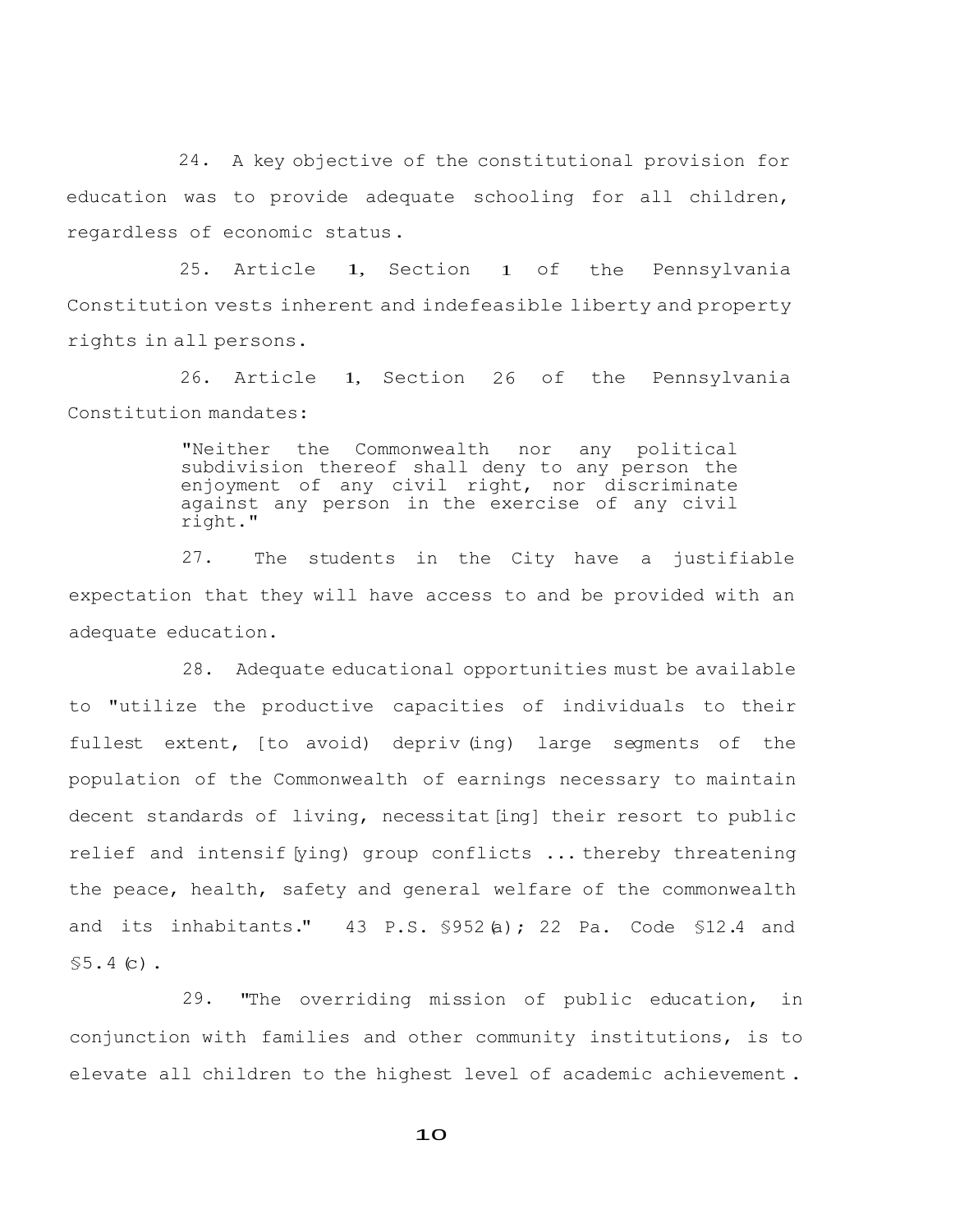Public schools will not set achievement levels at the lowest common denominator. ' 22 Pa. Code \$5.201 (c).

30. In "renew[ing] its dedication to its responsibility of providing a thorough and efficient system of public schools within the commonwealth", the Legislature has declared that the Education Clause imposes responsibility upon the Commonwealth to act to assure that its school districts are capable "of providing adequate education and appropriate training for all of the children of the Commonwealth" and imposes upon school districts "the power and the duty  $\ldots$  to carry out the responsibilities shared by them and the General Assembly, of educating and training each child within his capacity to the extent demanded by the immediate requirements of growth and strengthening of this Commonwealth and nation. <sup>1</sup> 24 P.S. \$2-290.

31. The General Assembly has required the State Board of Education and DOE "to measure objectively the adequacy and the efficiency of the educational programs offered by the public schools of the Commonwealth." 24 P.S. §2-290 .1.

32. "[T]he students of the Commonwealth should be provided with opportunities to enroll in a quality core educational program ... and ... it is the responsibility of the Commonwealth to ensure this is done." May 1996 Report of the Governor 's Advisory Commission on Public School Finance ("May 1996 Report") .

33. "The finance system for Pennsylvania public schools exists to furnish the resources necessary to provide access to a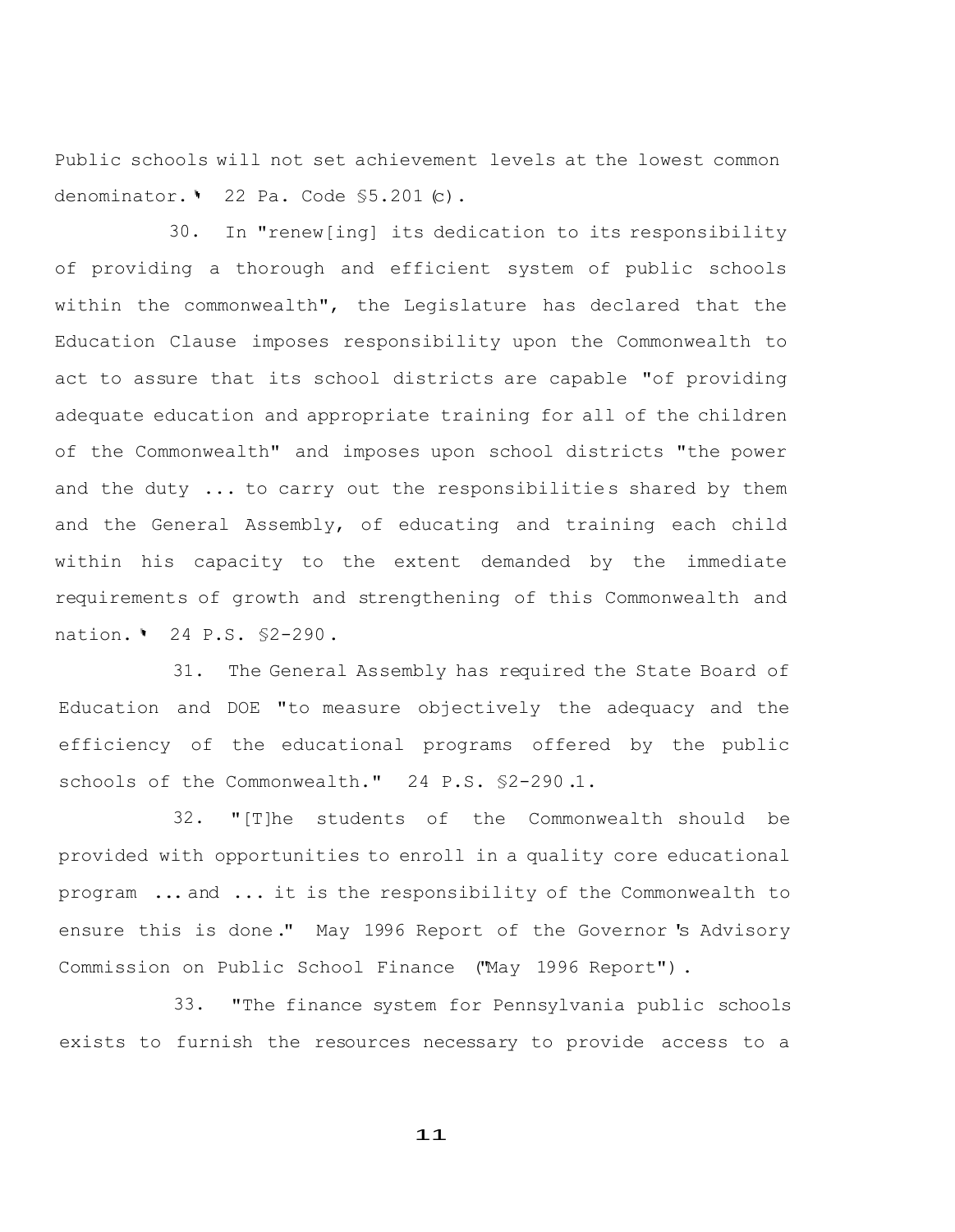quality public education for young Pennsylvanians. " May 1996 Report.

34. The Commonwealth, through DOE, has promulgated a series of "goals" which outline knowledge, skills, processes, judgments, values, independence, esteem and aptitudes that students with an adequate public education should achieve and set forth capacities that are essential for students to attain in today's world.

35. Accompanying the goals are a series of "outcomes", identifying the subject areas to which students must be exposed to attain the goals.

36. The commonwealth has established curriculum and instruction guidelines, graduation requirements and an assessment system to measure whether students have achieved or exceeded the learning outcomes.

37. The Commonwealth has recognized the importance of suitable facilities to accommodate the students .

38. The Commonwealth requires that all children between the ages of 8 and 17 attend school and prescribes the minimum number of days public schools must be in session. 22 Pa. Code §11.13; 24 P.S. §13-1327 and §15-1501.

39. Because the adequacy and needs of education are continually evolving, the determination of a thorough and efficient system of education depends upon the economic, historical, cultural and social contexts in which that education is provided.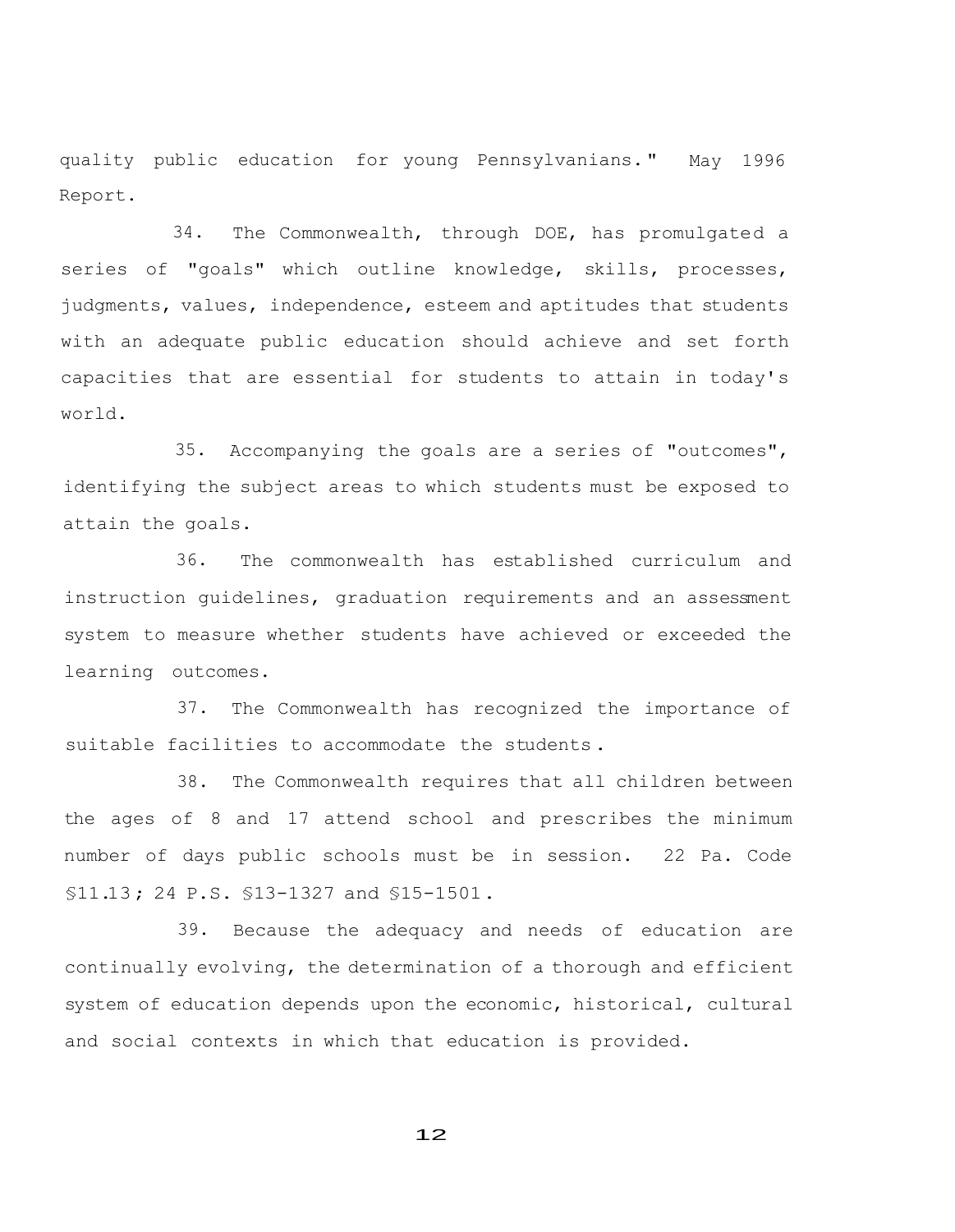### D. School District Demographics

40. The School District, with a current enrollment of approximately 213 ,500 students, is the largest school district in the Commonwealth and the fifth largest in the United States.

41. Since 1991-1992, the School District's enrollment has increased by more than 18,000 students. That increase is itself larger than the fourth largest school district in the Commonwealth.

42. There are 257 schools, approximately 12,200 teachers and more than 14,000 professional staff in the School District. An increase in enrollment necessitates additional teachers, classrooms and buildings.

43. Of the 62 school districts in the region including Philadelphia, the City ranked last in total expenditures per student for 1994-1995.

44. During 1994-1995, the average neighboring suburban district spent \$S,187 per pupil, while the School District spent \$6,261 -- a per student difference of \$1,926, increasing from a gap of \$1,6SS per student in 1993-1994 and a gap of \$912 per student in 1991-1992.

45. The School District is required to meet its greater challenges with fewer resources than other districts.

# E. Educational Challenges and Needs in the school District

46. If provided with an education adequate to meet their needs, all children can learn, regardless of where they live or their socio-economic or family background. Because of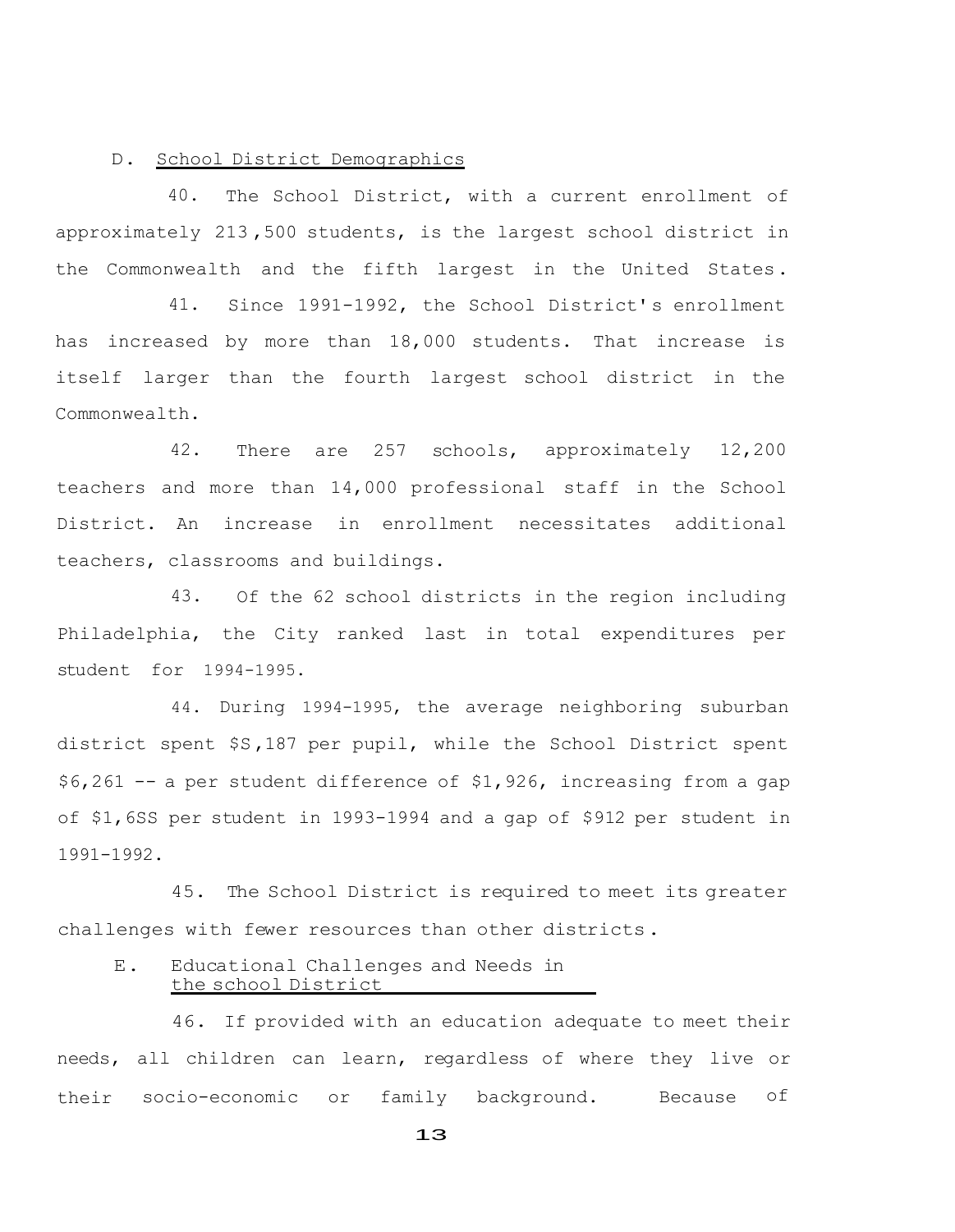circumstances or environments beyond their control, some children may require different or additional educational and related services in order to receive an adequate education.

47. The cost of educating children is greater where a large percentage of the population lives in poverty.

48. Because "[s]ome students will achieve more quickly than others and some will achieve in different ways than others, although all are capable of high levels of achievements", school districts must "adopt more than a minimal education program" to "assist all students to achieve the highest academic standards ." 22 Pa. Code §5.2(4).

49. The fact that different children have different needs does not alter the commonwealth 's obligation to ensure that all children have an opportunity to receive a quality education and to maintain and support a thorough and efficient system of public education that is adequate to serve the needs of the Commonwealth.

50. To achieve a thorough and efficient system of public education, children with greater needs must have greater resources.

51. The School District operates schools in a high cost urban environment and is responsible for educating a disproportionate number of the commonwealth' s students who live in poverty.

52. To protect the best interests of the children and to provide an adequate education in schools with high concentrations of students living in poverty and in an urban environment, the School District must make available more, or more intensive,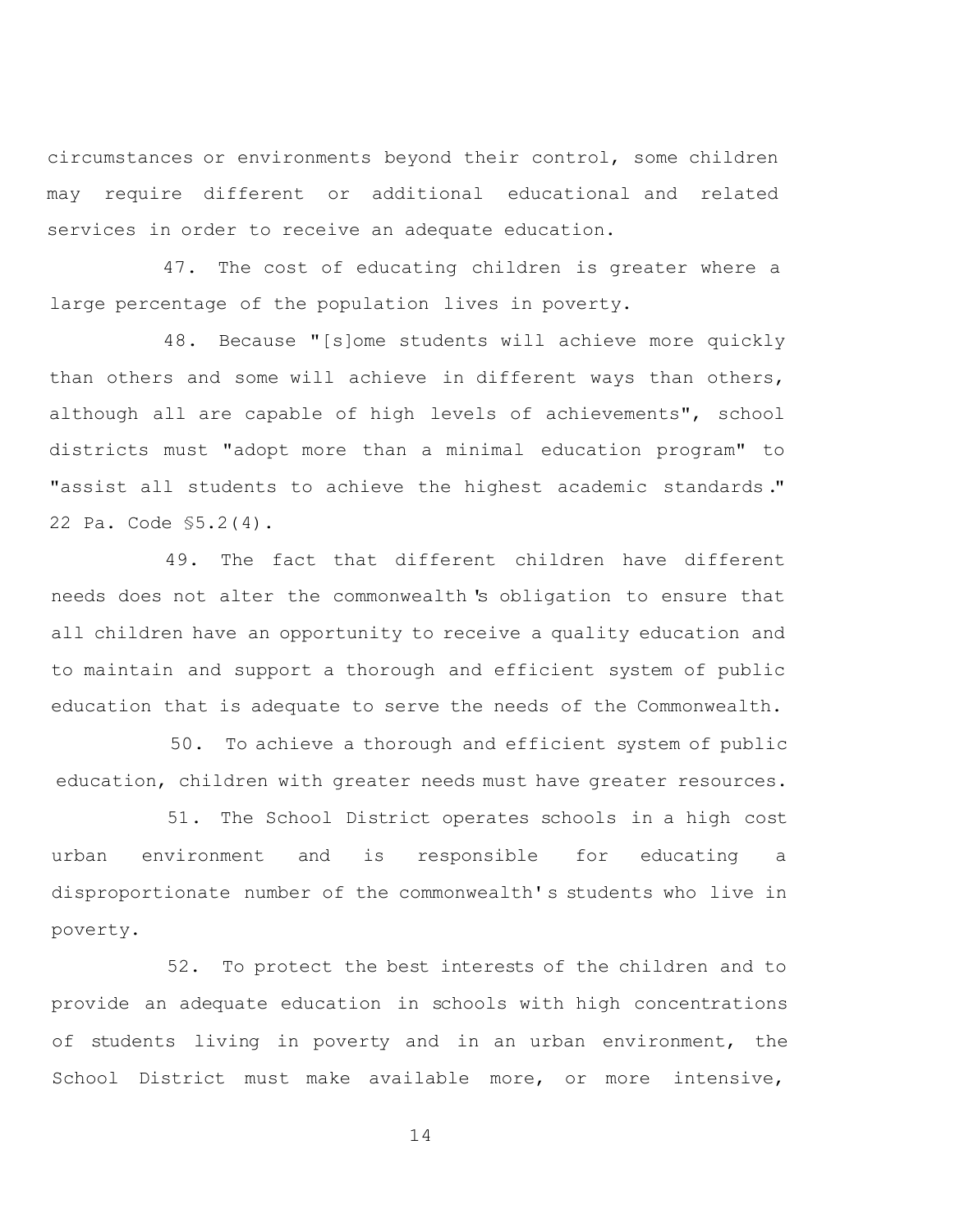educational and education-related services than are needed elsewhere in the Commonwealth.

53. The City has the highest statewide incidence of poverty, support cases, child abuse, juvenile delinquency, births to single mothers, welfare placements and Aid to Families with Dependent Children ("AFDC") placements .

54. Of the approximately 213,500 children in the Philadelphia public schools, approximately 50.5% come from families that receive AFDC and approximately 79.6% are eligible for free or reduced price lunch. By contrast, in the surrounding metropolitan area, 2.7% of the students come from AFDC families.

55. The School District 's AFDC student population increased by 13.64% from 1992 to 1996, compared to a decrease of 5.89% for all other Commonwealth school districts.

56. The School District has the highest incidence of students in poverty of all 62 school districts in the five-county region with 73.1% of students being so classified, compared to a median of 5.9%.

57. There is a close correlation between high poverty and low achievement where students are not provided with sufficient resources, instruction and related services.

58. "In those areas in which there is a large population living in poverty, where crime is a serious problem, where dependence on public assistance is prevalent, it is more difficult to educate students and more difficult for students to achieve at competitive levels." May 1996 Report.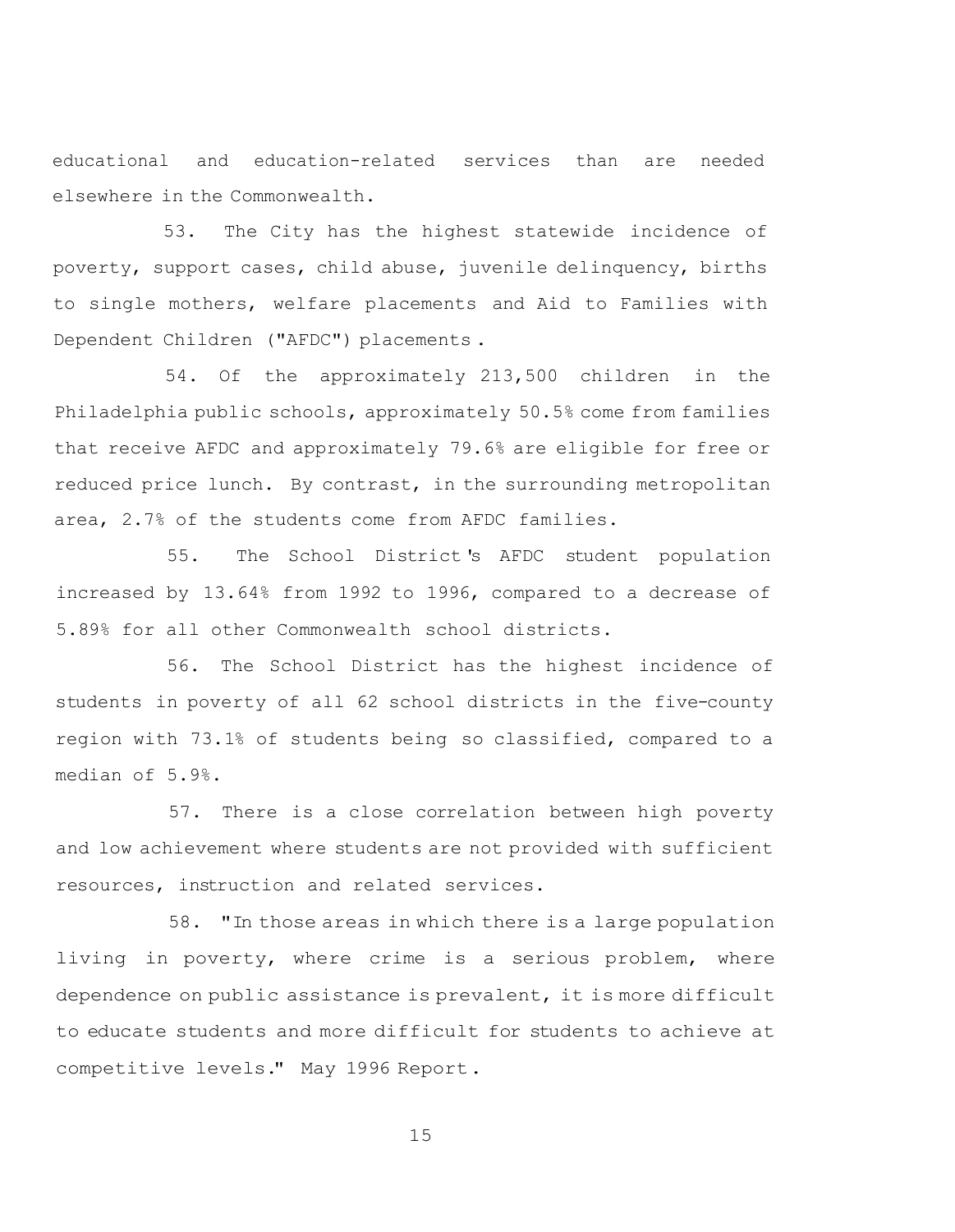59. Although students living in poverty need a special supportive educational effort in order to provide them the opportunity to succeed as citizens and workers, the Philadelphia public school students are not receiving educational support sufficient to address their greater need.

60. Lack of sufficient resources results in a lack of adequate educational opportunities in the School District, as reflected in larger class sizes and higher pupil-to-teacher ratios than in surrounding school districts; reduced curriculum; cuts in and elimination of programs and elective and advanced placement courses; shortages of textbooks and use of outdated textbooks; shortages of equipment, supplies and technology; spartan physical education and extracurricular programs; lack of librarians and library services; insufficient numbers of counselors and psychologists; and many inadequate and crumbling physical facilities.

-·

61. on its face and as applied to the School District, the Commonwealth system of funding education irrationally and arbitrarily fails sufficiently to account for the level of poverty and growth and for the special characteristics of its student population and provides resources and assistance at a level far below that which is needed.

62. The School District is committed to providing a quality education to every student in a safe environment . That goal is not possible absent a commensurate commitment by the Commonwealth and the provision of a system of public education that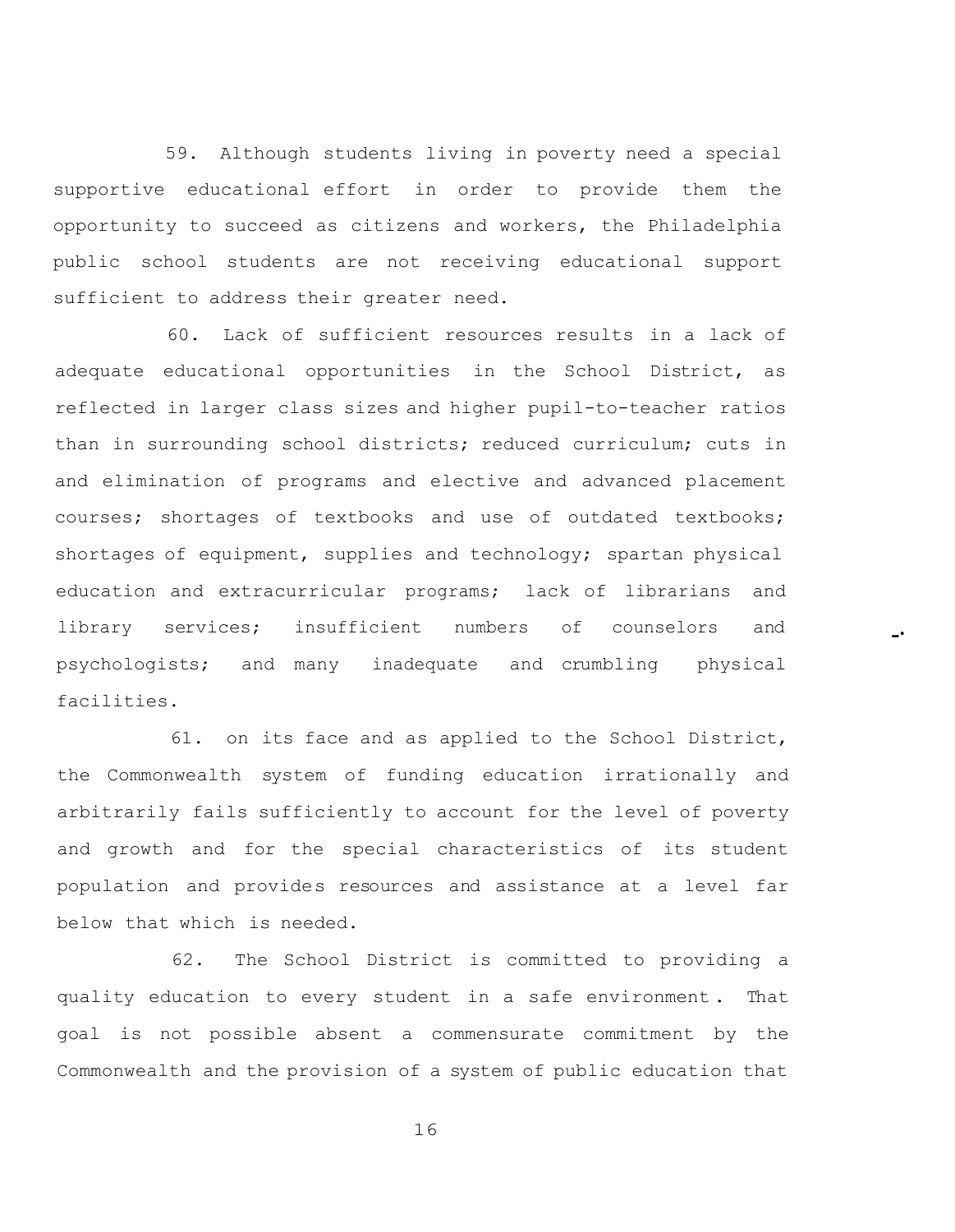provides sufficient Commonwealth resources and other assistance to permit the School District adequately to meet the needs of its students .

63. The School District faces substantial costs in meeting the needs of its large and growing special needs population.

64. The Commonwealth does not make available to the School District sufficient special education aid to meet the needs of special education students adequately or to satisfy the special education mandates of state and federal law.

65. This shortfall reduces the ability of the School District to provide necessary services to its special needs students and requires the District to reallocate substantial resources to serve special education students, in compliance with applicable laws, further reducing its ability to meet adequately the educational needs of its regular student population.

66. A disproportionate and growing number of students in the School District have limited English proficiency and require English-as-a-second-language ("ESOL") or related services to ensure an opportunity to receive an adequate education.

67. The School District also educates a disproportionately large number of the commonwealth's racial and cultural minority students, many of whom live in poverty in racially-identifiable areas .

68. Approximately 80% of the School District's student population is minority. While the School District educates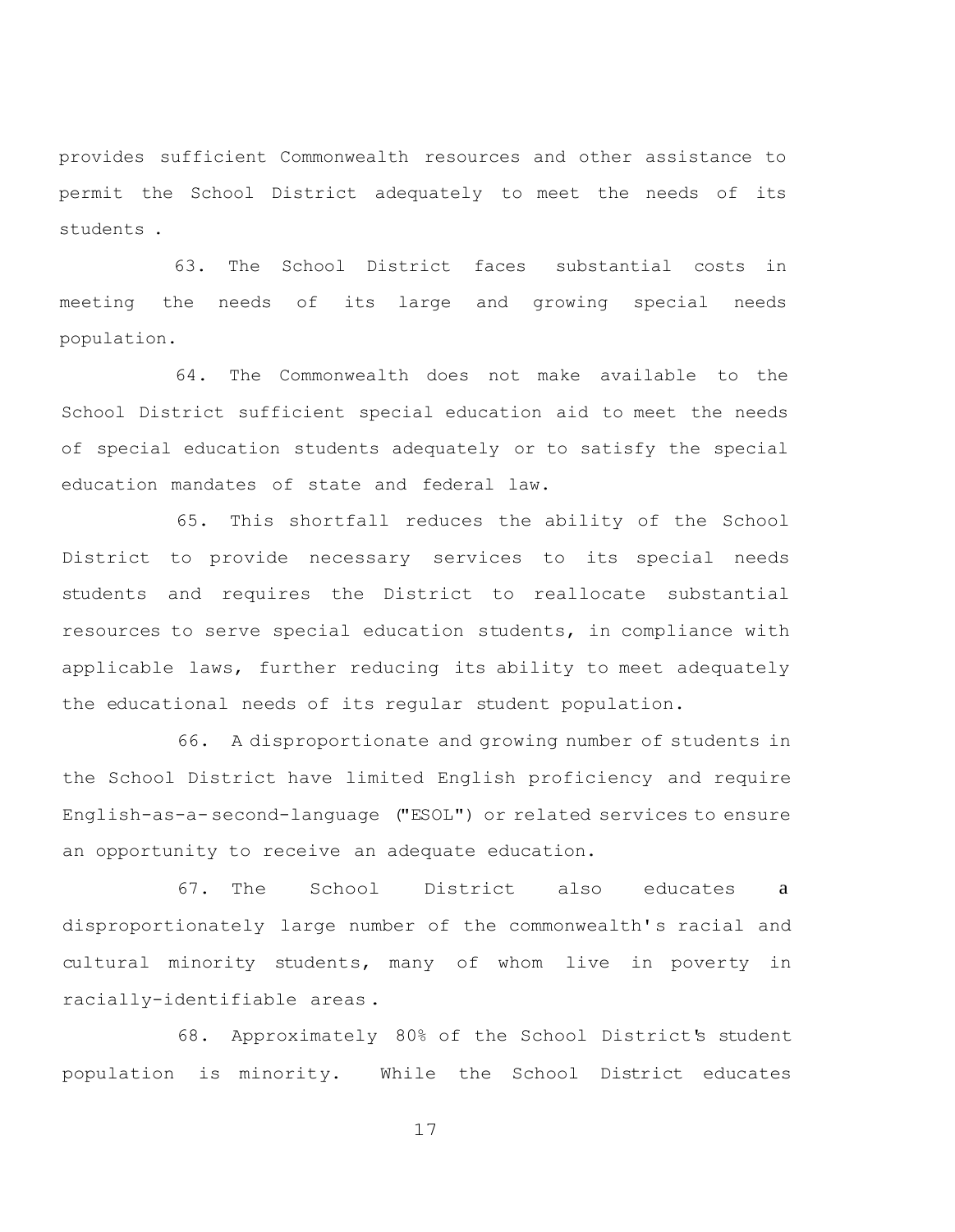approximately 11.8% of the Commonwealth's total public school students, it serves approximately 48.2% of the Commonwealth's total minority student population.

69. High rates of student absenteeism, student mobility and homelessness, particularly among students living in or near poverty-stricken communities, also places a substantial burden on the School District in providing students with educational and related services.

70. The Commonwealth fails to recognize or take account of the additional costs and burdens necessitated by the above factors in its system of funding public education.

71. Under the present funding system, the School District cannot adequately meet the needs and challenges associated with providing a quality education to its student population.

## F. unaccepta.ble Student outcomes Demonstrate the Lack of Adequate Educational opportunities

72. Student testing provides relevant data to enable school districts to appraise educational performance and to effectuate improvements in programs .

73. In the 1995-1996 school year, students in grades 2, 4, 6, 8 and 11 were tested in reading, mathematics and science on the *Stanf or d Achi evement Test 9 th Edi tion* ("SAT-9") . The SAT-9 is a standards-based achievement test developed by content area experts who were guided by the most current standards of national associations, projects and models. In reading, approximately 80% of the students tested below the proficient level. In mathematics and science, approximately 90% tested below the proficient level.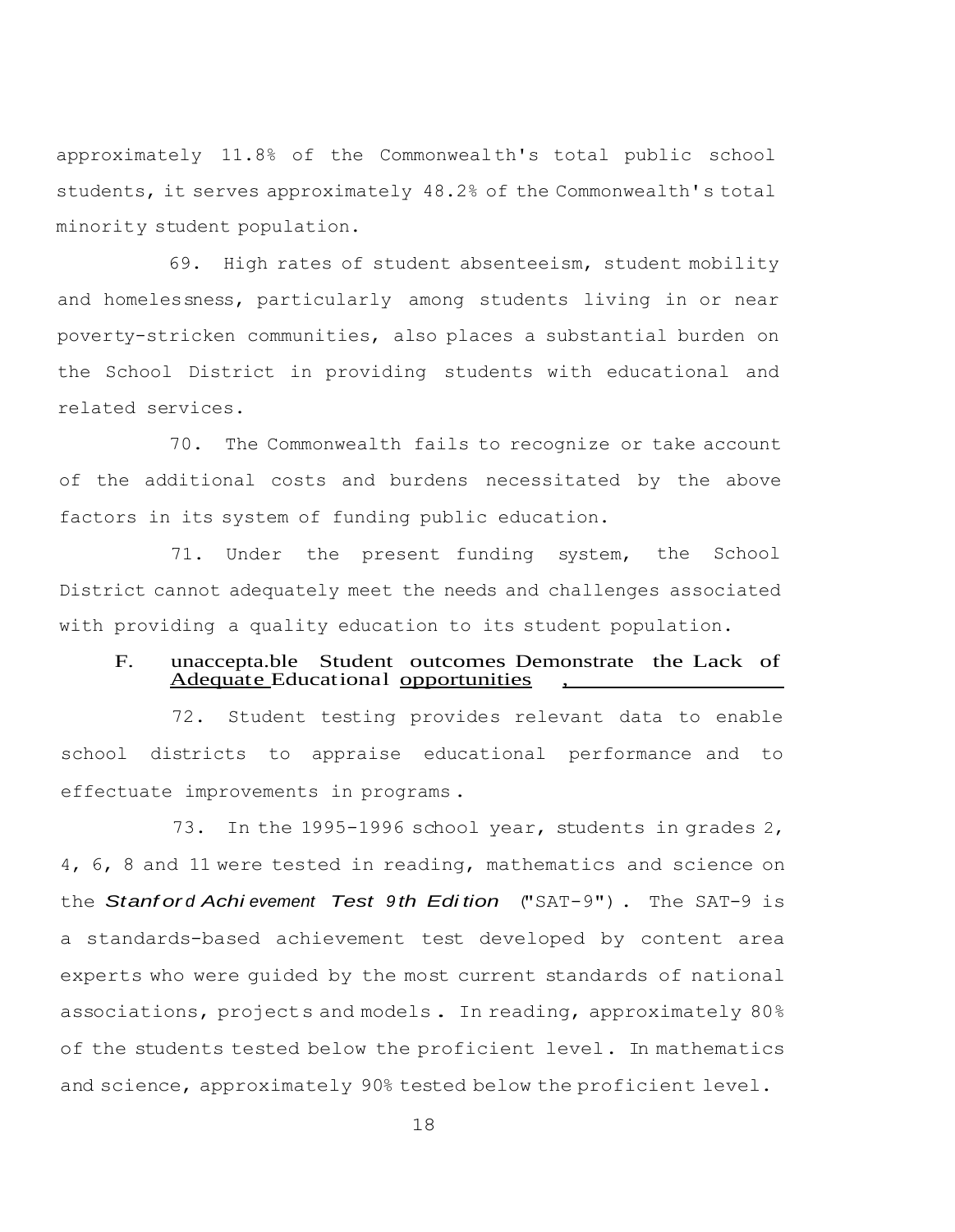74. In the 1995-1996 school year, SAT-9 achievement test results for reading show: only 26 out of 176 School District elementary schools met or exceeded the national average; only 6 out of 42 middle schools achieved above the national average. In mathematics, only 8 out of 176 elementary schools and 3 out of 42 middle schools met or exceeded the national average.

75. The 1996 Pennsylvania system of School Assessment test results reveal that 66% of fifth grade students in the School District scored in the lowest quartile in reading and 66% scored in the lowest quartile in mathematics, while only approximately 5% scored in the highest quartile in reading and mathematics.

76.From 1992-1996, fewer than 50% of the students in the School District took the Scholastic Aptitude Test ("SAT"); in 1996, those students who took the SAT performed at the 23rd percentile rank compared to the national percentile average rank of 50% while statewide students performed at the 47th percentile rank.

77. During the period 1992-1996, mean scores for SAT verbal and mathematics for students in the School District have declined by 12% and 11% respectively, while statewide scores have increased by 3% and 5% respectively and nationally increased by 5% and 7% respectively.

78. Approximately one-third of the School District's students entering ninth grade in 1989, 1990 and 1991 dropped out of school.

79. These poor performance levels demonstrate that a large number of students in the School District are not obtaining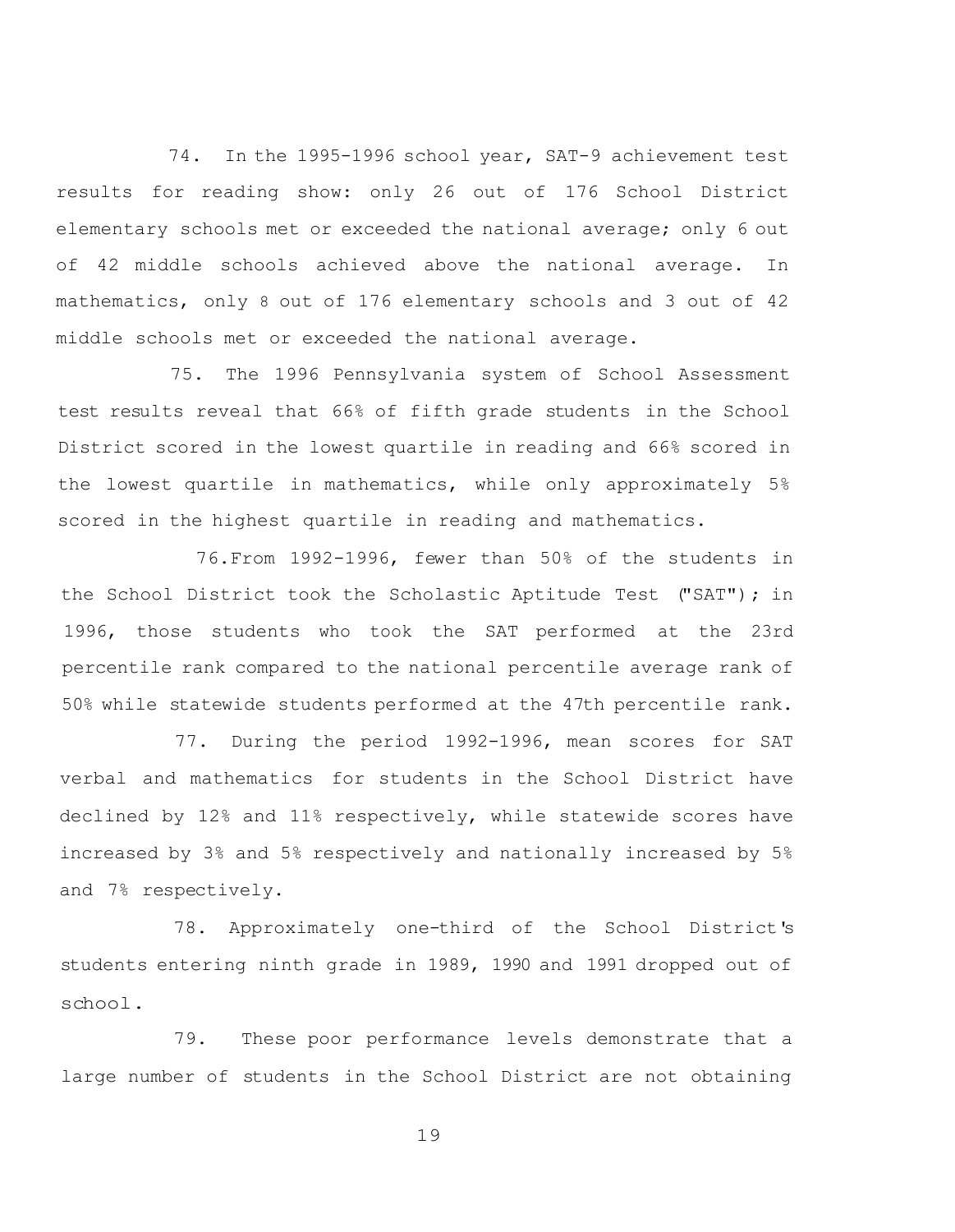the skills and competencies reasonably expected, and are not receiving the quality education which would be produced by a thorough and efficient system of public education.

80. The Commonwealth's failure to make available the resources and assistance needed condemns hundreds of thousands of children, and in turn adults, in the city to live their entire lives as victims of an inadequate education and without the attendant basic knowledge, skills and self-esteem required to participate effectively in social, economic, civic and political life.

Bl. Students of the School District are likely to be in competition for jobs with students who attend schools in the surrounding area, and their education and academic achievement is likely to be a significant factor in that competition.

82. Given the correlation between academic achievement and earnings, the School District's students will on average have lower earnings and standards of living throughout their working lives, to their detriment and to the detriment of the Commonwealth.

83. In order to achieve the constitutional standard for students from the School District including affording them the ability to succeed in the society entered by their relatively advantaged peers -- the system of public education must enable the school District to provide programs containing elements over and above those found in the affluent suburban districts.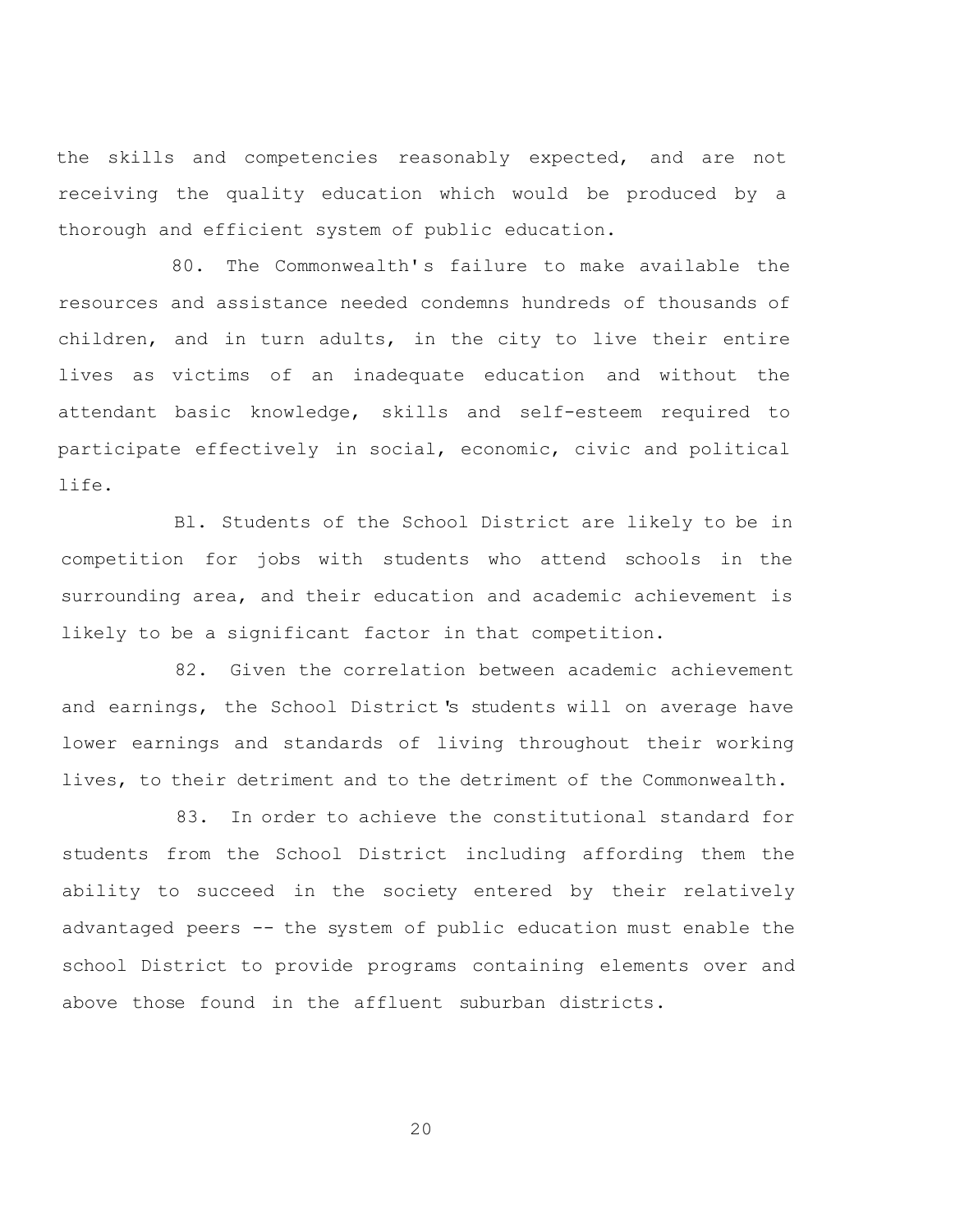### G. Aging and Insufficient Facilities contribute to Inadequate Education and Poor Performance

84. Although attending school in a physical environment that is safe and conducive to learning is an essential component of an adequate education, substantial numbers of buildings and classrooms in the School District are old, not secure, overcrowded, unusable in inclement weather and incapable of supporting the required level of educational and education-related services.

85. The engineering firm engaged to assess and inventory the physical conditions of each School District facility estimated that maintaining, repairing and replacing facilities and equipment will conservatively cost \$765 million, not accounting for increased enrollment or desired reduced class size. Even if this amount could be financed through the School District's capital budget, it would add an annual obligation of more than \$76 million to the operating budget for additional debt service .

86. The Commonwealth has failed to provide a system of funding public education that supplies to the School District the resources and assistance necessary to build and maintain facilities and equipment to support an adequate education.

### H. The Inadequacy of the Public School system Harms the city

87. The inadequacy of the City's public school system, caused by insufficient Commonwealth funding, contributes to a cycle of declining urban population and erosion of the city's tax base .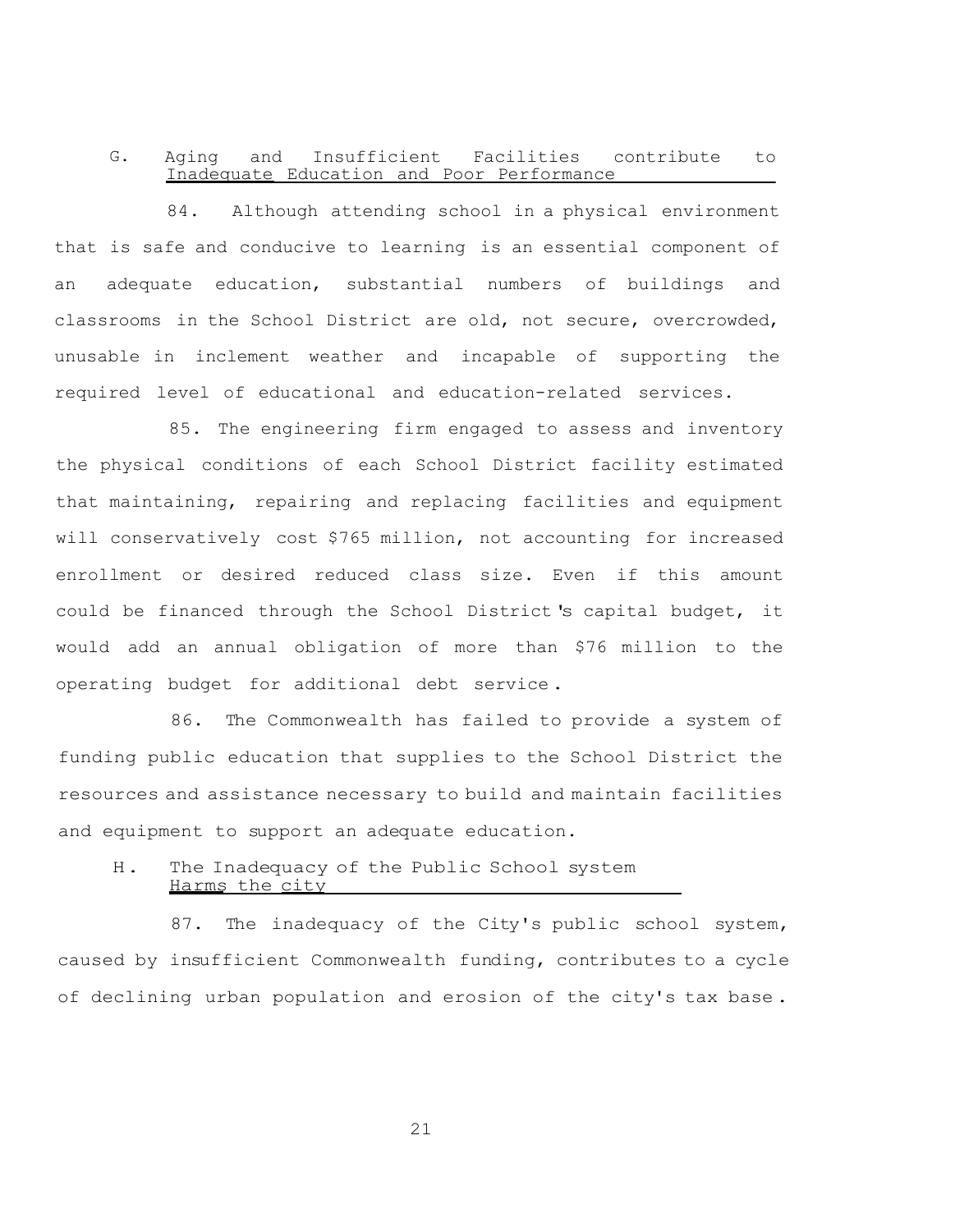88. Individuals and businesses move out of the City and fail to move into the City because of the inadequacy of the City's public school system.

89. Because individuals and businesses choose where to locate their residences or businesses in large part based upon the quality of public education in the area, Philadelphia is disadvantaged in competing for residents and businesses.

90. The city's efforts to attract and retain jobs are thwarted by the inadequacy of its public school system.

91. The City's tax base would benefit from adequately educated citizens able to perform jobs and contribute tax revenue. conversely, the tax base is injured by inadequately educated citizens who often are unable to hold jobs and, therefore, often turn to public support or even crime, causing additional costs for public services such as health services and prisons.

92. The failure to produce an adequately educated citizenry thus injures the City and its tax base.

93. Education is a substantial factor in predicting economic well-being. In 1994, the average high school graduate in the United States who did not enroll in college earned \$20,248, 47.8% more than the average high school dropout, who earned \$13,697.

94. Inadequate education correlates highly with rates of imprisonment. Prisoners in the United States are more than six times as likely to have dropped out of high school than the average American citizen aged 16 to 24.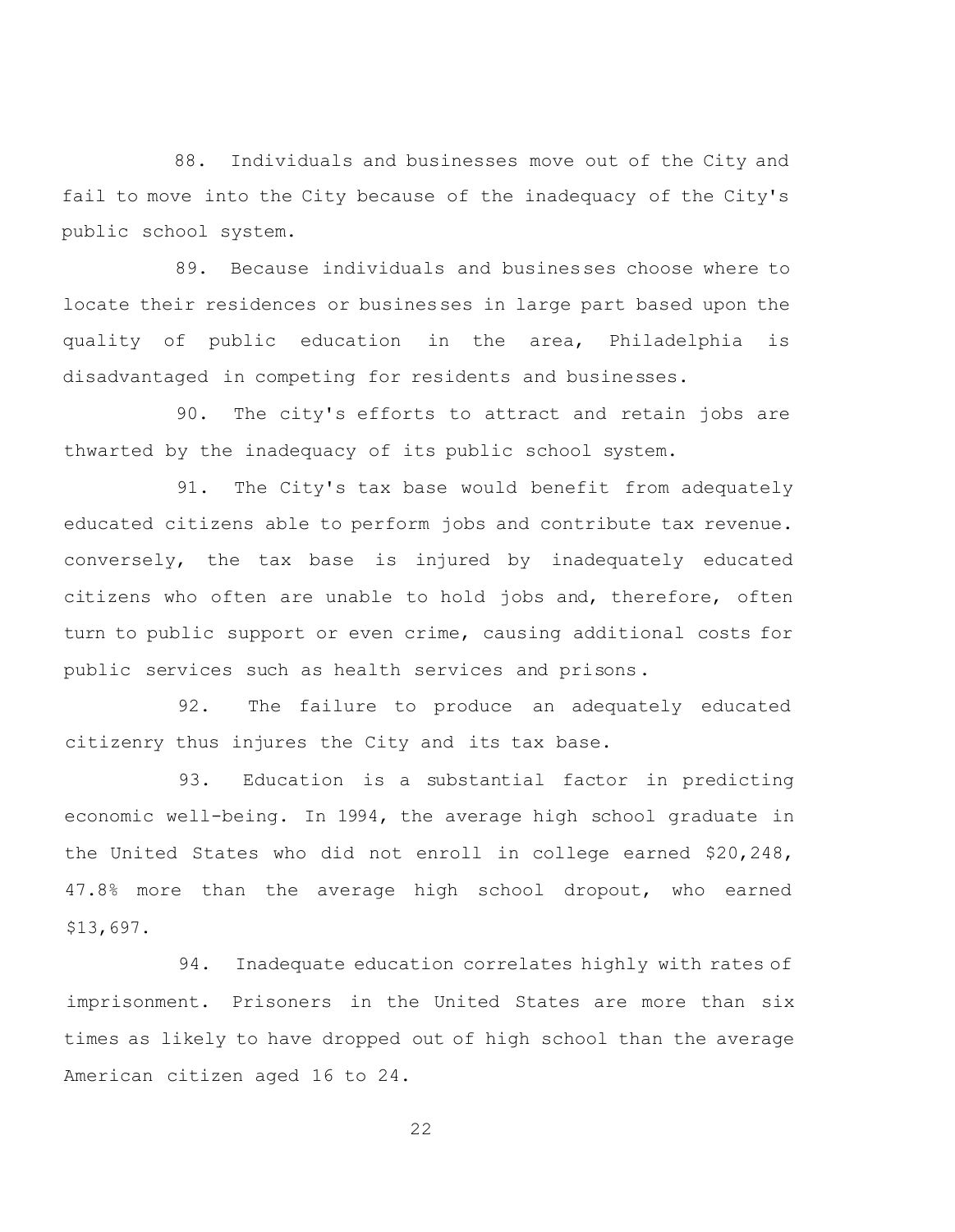95. Inadequate education often leads to dependency on public assistance. In 1994, individuals in the United States ages 25-34 who dropped out of high school were more than twice as likely as high school graduates who did not enroll in college to receive AFDC or public assistance.

96. As the City's economy shifts from manufacturingbased to service-based, the importance of education to earning a sufficient income increases.

97. Manufacturing firms now require that their employees possess a higher level of skill. From 1985-1995, the percentage of precision production employees in the United States who had not graduated from high school dropped from 23% to 16%.

98. The Commonwealth' s failure to provide adequate funding for the School District has imposed excessive requirements of local funding, making it impossible for the City to afford the tax relief its citizens desperately need.

99. Without sufficient funding from the Commonwealth for educatio , the City is and will be unable to improve its fiscal integrity and delivery of services.

100. "It is ... a public policy of the Commonwealth to exercise its retained sovereign powers with regard to ... matters of statewide concern in a manner calculated to foster the fiscal integrity of [Philadelphia] to assure that [it] provide [s] for the health, safety and welfare of [its] citizens...." 53 P.S. §12720.102(a).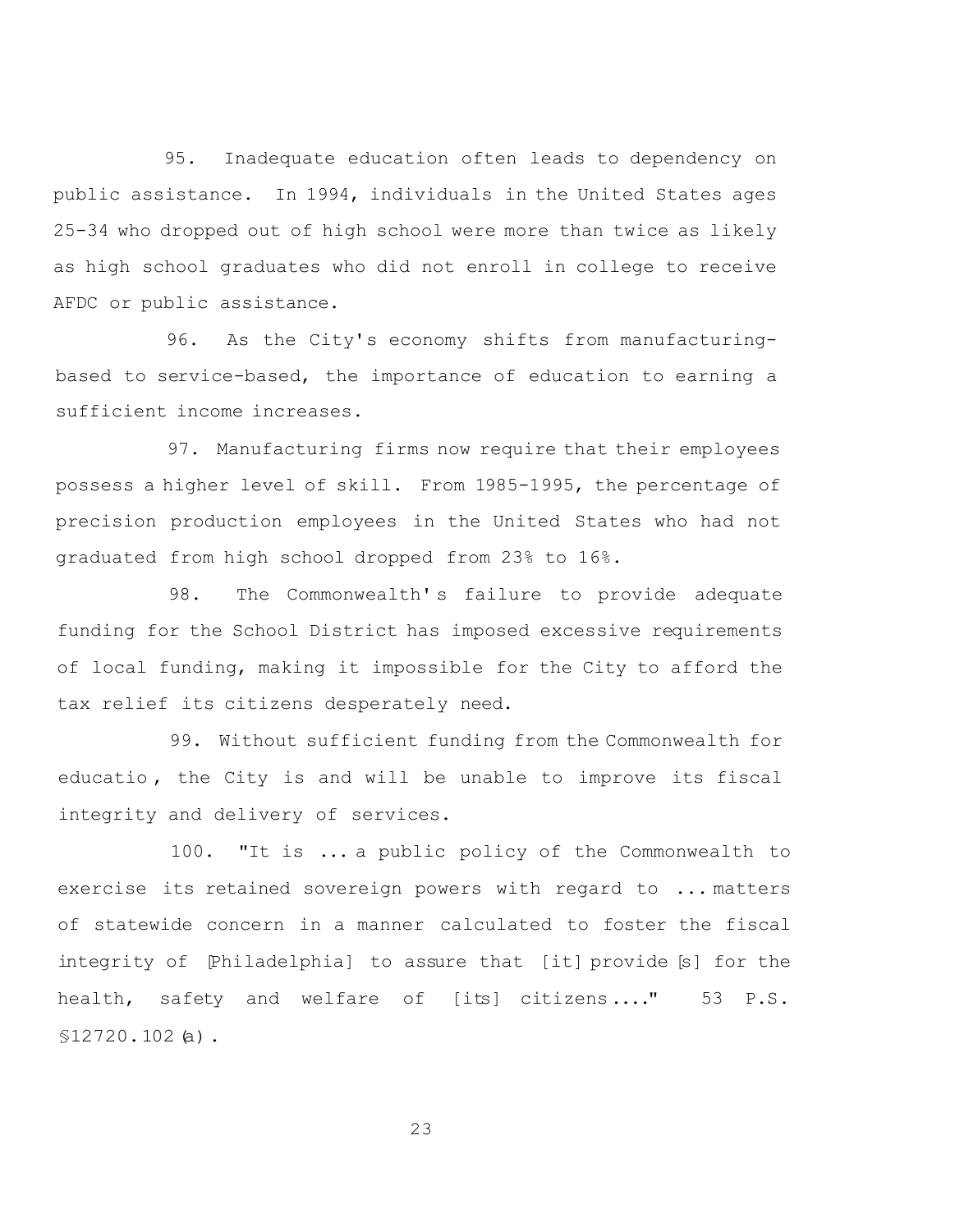101. The Commonwealth has recognized that Philadelphia' s "recurring financial difficulties ... may affect the performance of necessary municipal services to the detriment of the health, safety and general welfare of [its] residents" and that "due to the economic and social interrelationship among all citizens in [the Commonwealth' s] economy, the fiscal integrity of [Philadelphia] is a matter of concern to residents of the entire Commonwealth, and the financial problems of [Philadelphia] have a direct and negative effect on the entire Commonwealth." 53 P.S. §§12720. 103(1) and (5).

#### I. The Need for Additional commonwealth Funding and Assistance

(1) The statutory structure for Funding Education

102. The Commonwealth funds public education through a statutory scheme that relies on a combination of Commonwealth and local sources.

103. The Commonwealth: (a) provides school districts with funding from Commonwealth tax revenues and (b) contemplates that additional funding for school districts will be raised through local tax levies .

104. The principal source of Commonwealth revenue to the School District is the basic education subsidy.

105. commonwealth funding for basic education in the school District, when adjusted for inflation, has decreased each year on a per student basis from fiscal 1992 to fiscal 1998.

106. The commonwealth's proposed budget for 1997-1998 provides no increase in total state revenues to the School District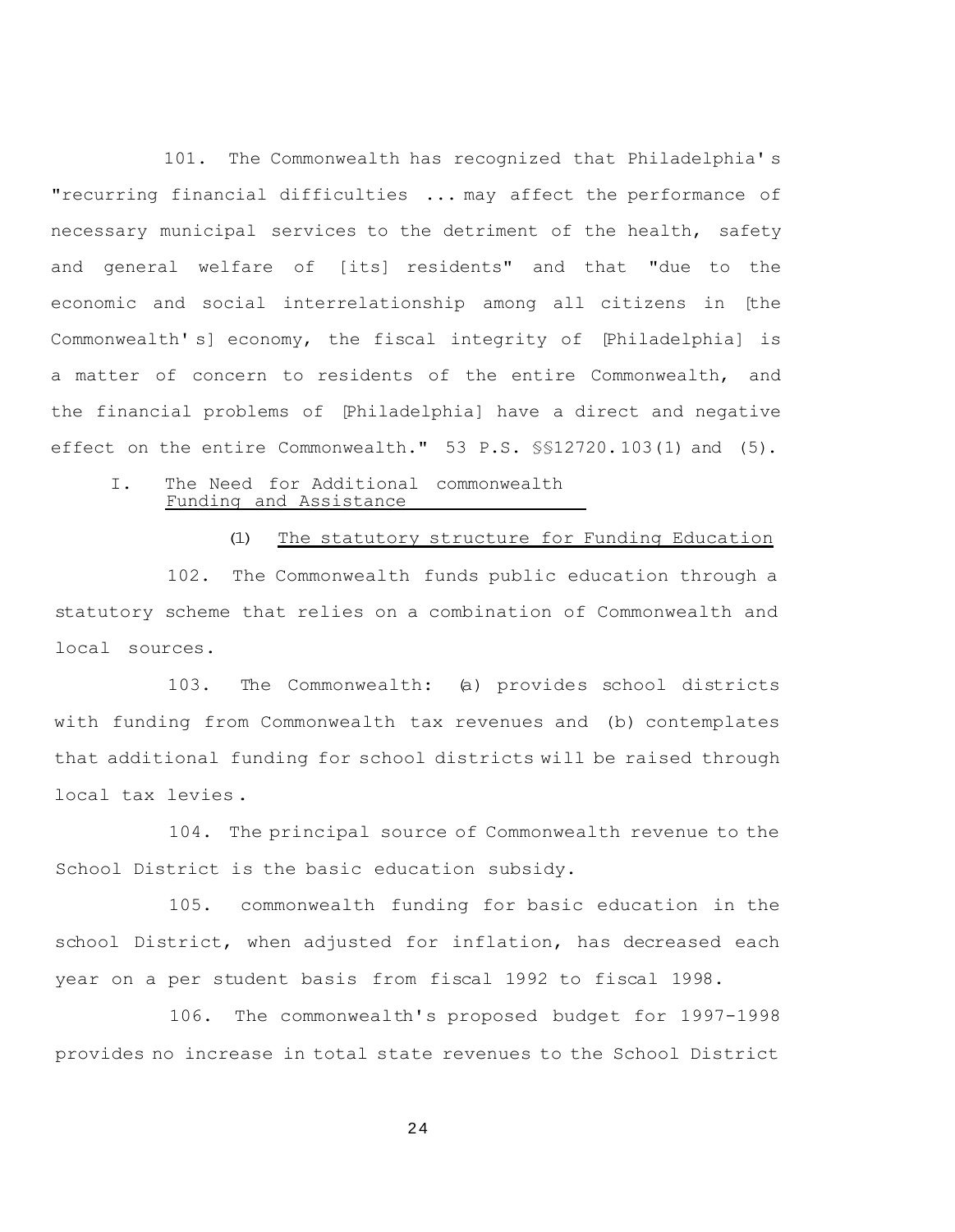above fiscal year 1996-1997, despite inflation and a projected 1.4% increase in student population.

107. Even though enrollment and the number of City children from families receiving AFDC increased , the Commonwealth' s budget for 1996-1997 did not include any increases in basic education spending for the School District over the prior year.

108. There was only a o.9% increase in total state revenues to the School District from fiscal year 1995-1996 to fiscal year 1996-1997, less than the rate of inflation.

109. Since 1991-1992, the School District's number of AFDC students has outpaced the rest of the Commonwealth, its enrollment has grown at a faster rate and its local tax base has grown more slowly.

110. Nevertheless, both basic education funding and total state funding have grown more slowly for the School District than for the rest of the Commonwealth, both on a total revenue basis and on a per student basis.

111. For the period 1992-1993 to 1996-1997, the commonwealth's basic education subsidy to the School District increased by 8.59% while the subsidy increased for all other school districts by 14.61%.

11.2. Commonwealth funding thus has shifted away from the School District at the same time that its needs have grown faster than the rest of the commonwealth.

113. Although the School District has approximately 11.8% of the state 's public school population and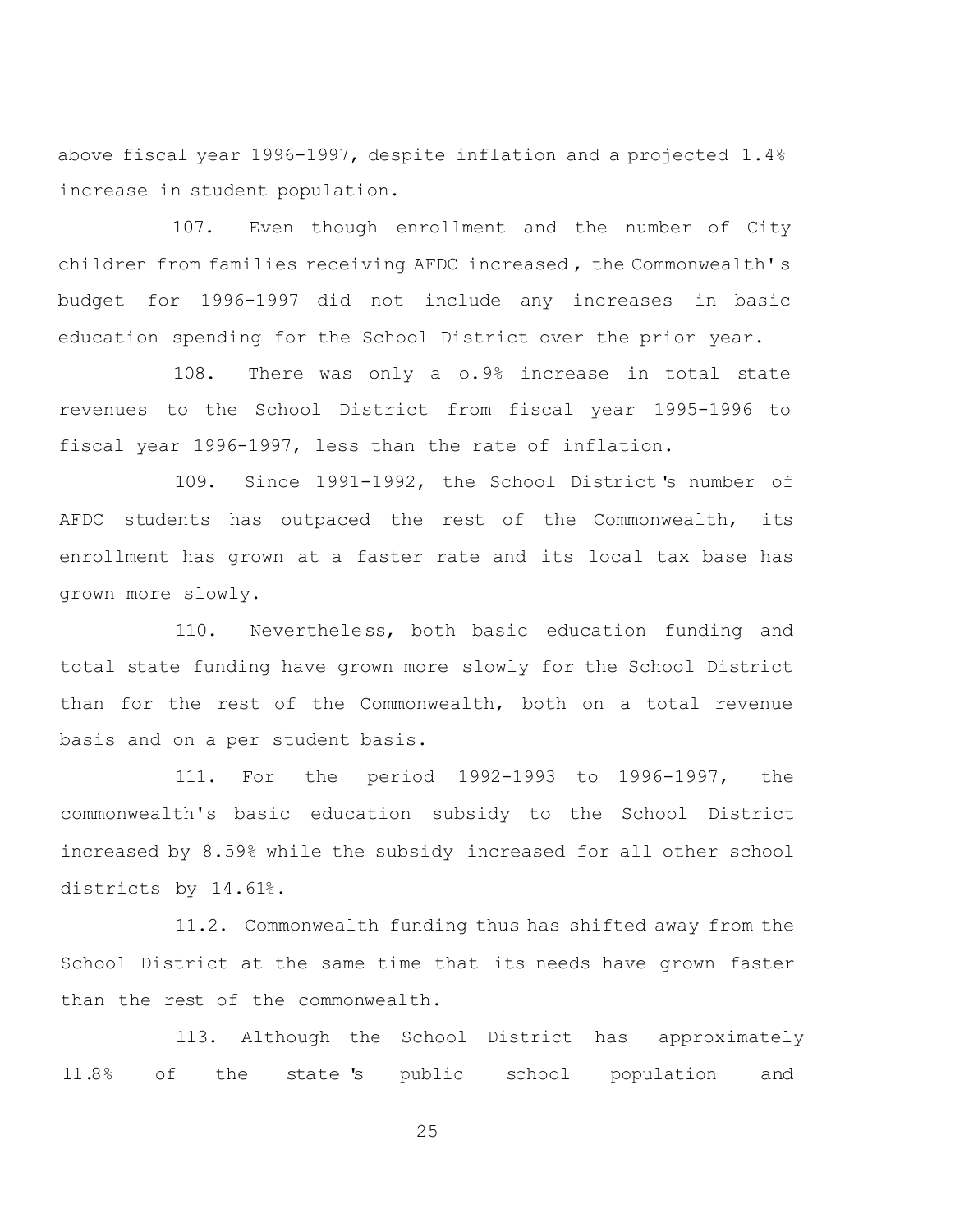disproportionately greater needs and challenges, it accounts for only 10.9% of the total expenditures for public school students in the Commonwealth.

114. When adjusted for inflation, per pupil funding of the School District for basic education and all other purposes has declined over the past five years despite the increase in students living in poverty, increase in enrollment and decline in the ability of the local tax base to fund the School District.

115. Because of the growth in student population and the decline in revenues, the School District will have less to spend per student in 1997-1998 than the year before. This is without adjusting for inflation, which increases the cost of procuring the same supplies and providing the same services.

116. In allocating resources and other assistance for basic education, the Commonwealth funding system fails to take sufficient account of the extraordinary challenges and burdens of the School District and the substantially greater services needed to provide the educational opportunities to which all students in the School District are constitutionally entitled.

117. The actual numbers and particularized needs of special education students within the School District are not considered in the Commonwealth's calculation of funding for special education, and the commonwealth's proposed budget for 1997-1998 provides approximately \$7 million less to the School District for special education than in 1996-1997.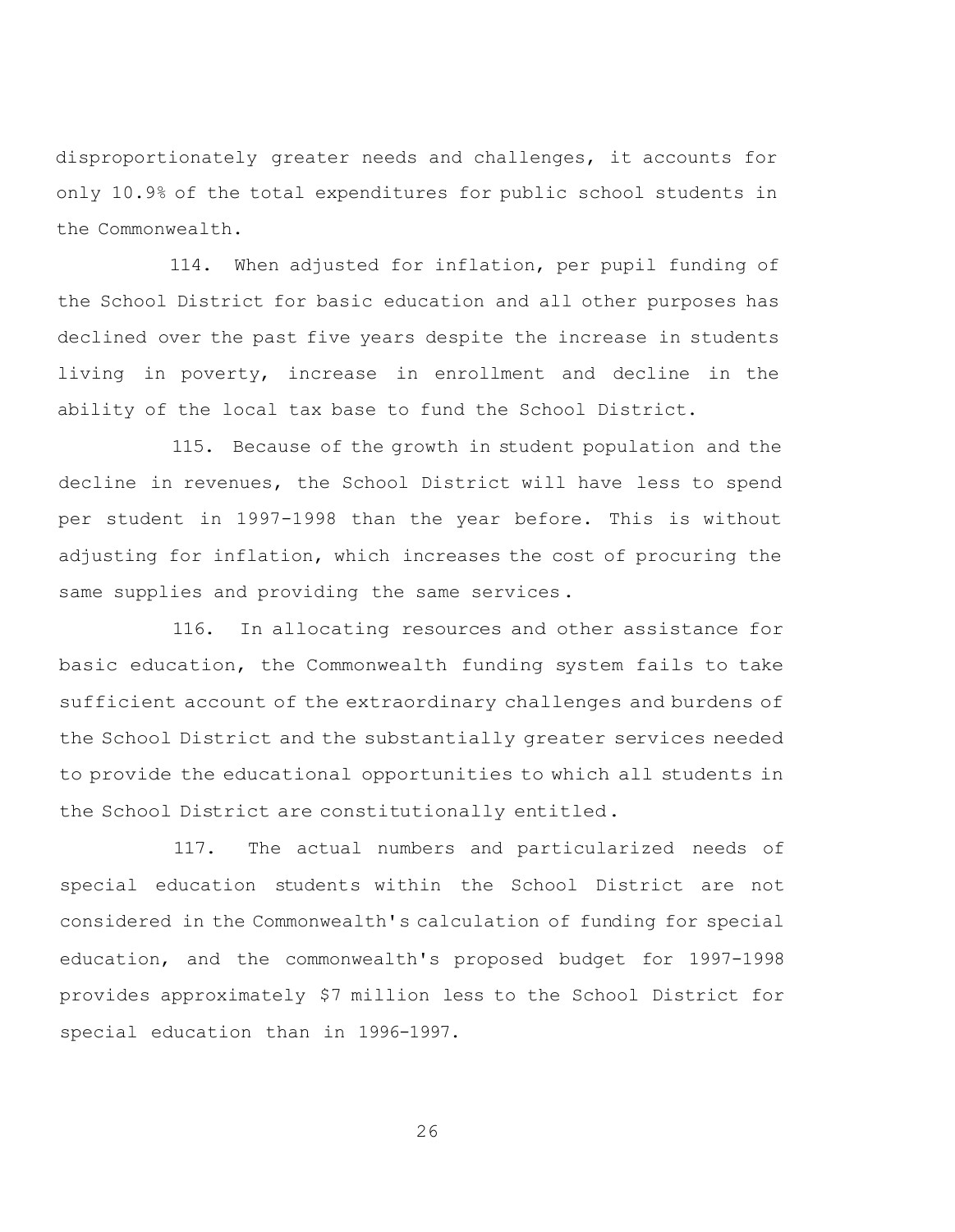118. Accordingly, the Commonwealth funding scheme fails to provide a thorough and efficient system of public education that serves the needs of the Commonwealth, is inadequate to provide the quality of education to which all children in the School District are entitled, is irrational as applied to the School District and clearly, plainly and palpably violates the Pennsylvania Constitution.

119. To meet its constitutional responsibility to provide a thorough and efficient system of public education, the commonwealth must make available to the School District substantially greater commonwealth resources and assistance.

120. Federal aid to the School District is not sufficiently available or reliable to solve the inadequacies and, in any event, is categorical and may only be used to supplement, not supplant, state and local funding sources. 20 U.S.C. §2728.

> (2) Failure of the commonwealth to Recognize Limitations of Local Revenues Due to Lack of Local Taxing Power and Municipal overburden

121. The Commonwealth statutory scheme, which anticipates substantial operating revenues to support education from local taxpayers, fails to account sufficiently for the situation presented in the School District.

122. Of the 501 school districts in the commonwealth, the School District is the only one which has no independent power of taxation.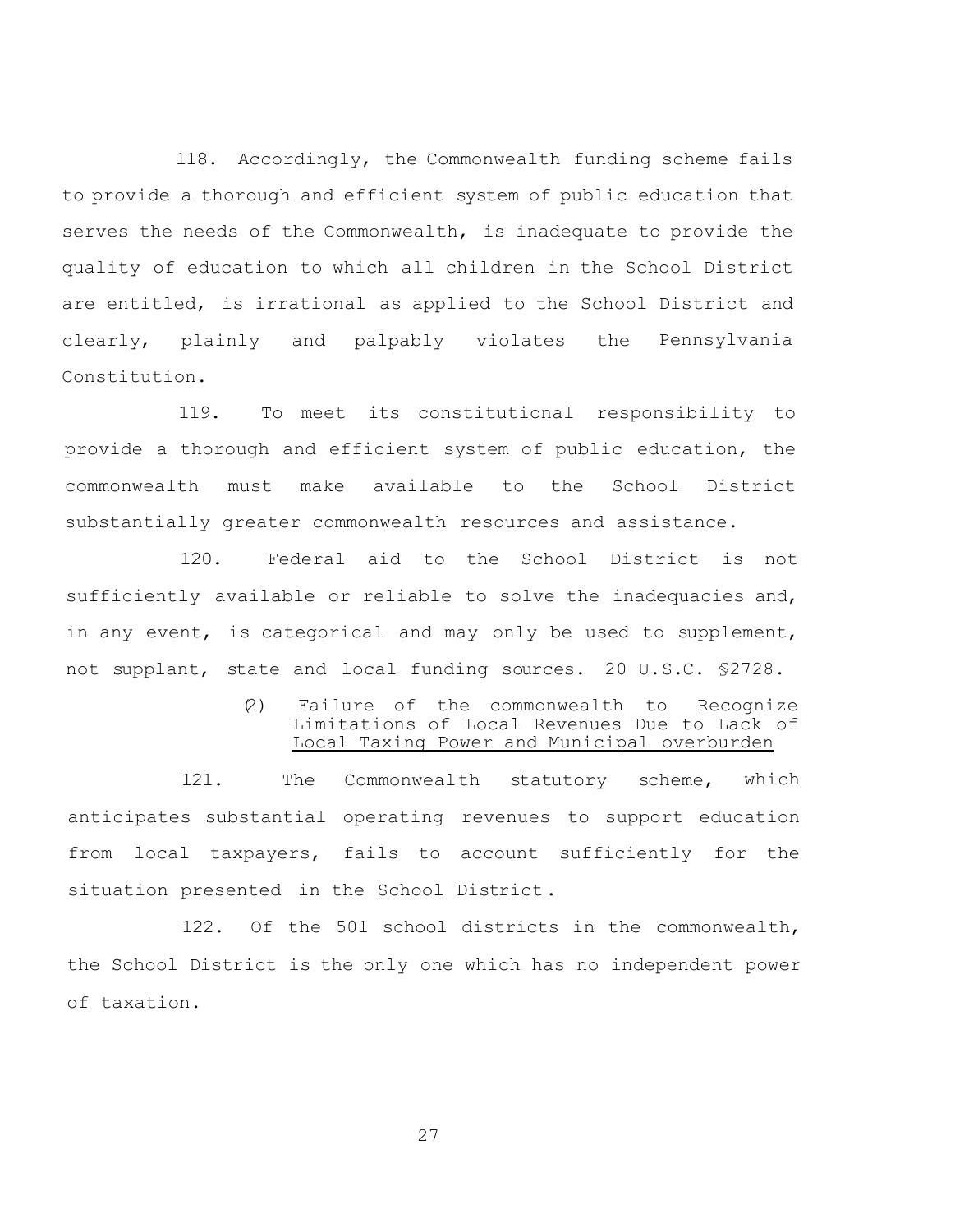123. The School District depends upon Philadelphia City Council to authorize local tax revenues and annually seeks additional assistance from the City.

124. Because Philadelphia is both a city and a county, and shares a tax base with the School District, the same tax base must support schools and traditional city functions , police, fire, recreation) as well as traditional county functions (, prisons, health department, human services).

125. The City experiences what is commonly referred to as "municipal overburden" -- the excessive tax levy which must be imposed to meet extraordinary local governmental needs in addition to education.

126. The City's tax base already is excessively burdened because of the high poverty rates in Philadelphia, which necessitate substantially higher municipal expenditures than in relatively more affluent communities. The City's tax base cannot reasonably be expected to support the burdens of urban poverty as well as the cost of urban public education without substantially more financial assistance from the Commonwealth.

127. . Poor people need expensive services, but social cannot contribute to the tax base to pay for them. 13% of the

128. The City has approximately Commonwealth's population, but has a much higher percentage of the commonwealth's social problems associated with poverty, such as crime, AIDS, homelessness and child welfare needs.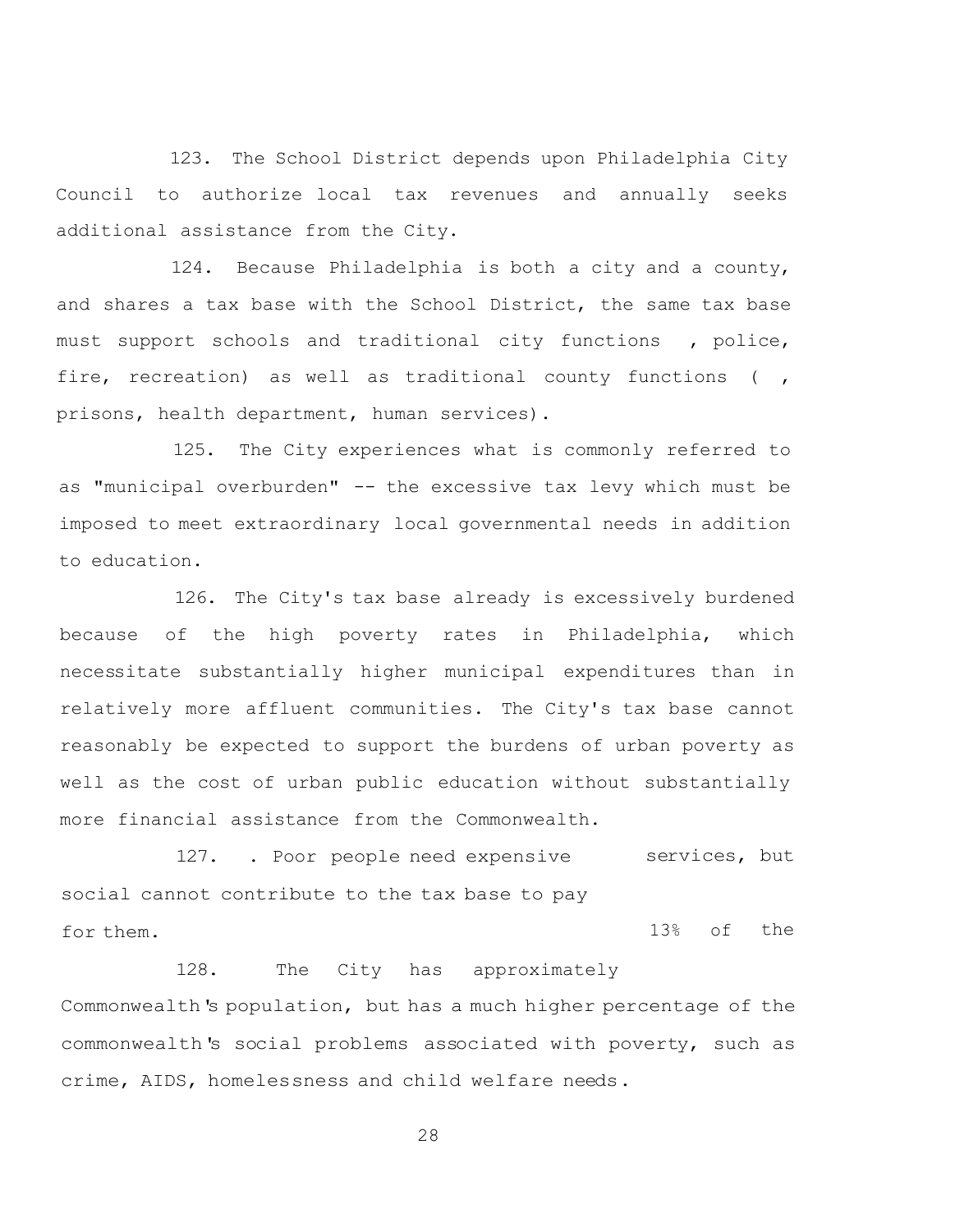129. Because of the disproportionately high concentration of poverty and social problems, the City has much higher costs for corrections, police, courts and health and human services than other parts of the Commonwealth.

130. . Poor residents of Philadelphia are more dependent on city services such as health clinics, child welfare services and services to the homeless than are affluent people. In 1995, the City spent \$134 million in unreimbursed expenditures for poverty- related programs or 7.6% of the City's local revenue.

131. The proportion of poor people in the City is increasing relative to the rest of the population: between 1969 and 1989, while the overall poverty rate in the United States increased by less than 1% (from 12.1% to 12.8%), the poverty rate in Philadelphia increased by almost 5% (from 15.4% to 20.3%).

132. The City's tax base cannot fill the void created by the commonwealth 's failure adequately to fund the School District.

133. Two critical elements of a tax base are people and employed people.

134. The City cannot raise taxes without further eroding its tax base.

135. The City has lost population in every year since 1950 and has lost well in excess of 200,000 jobs since 1969, an annual average loss of 1.25% of its job base each year.

136. Philadelphia residents and businesses are among the most heavily taxed for local services within the five county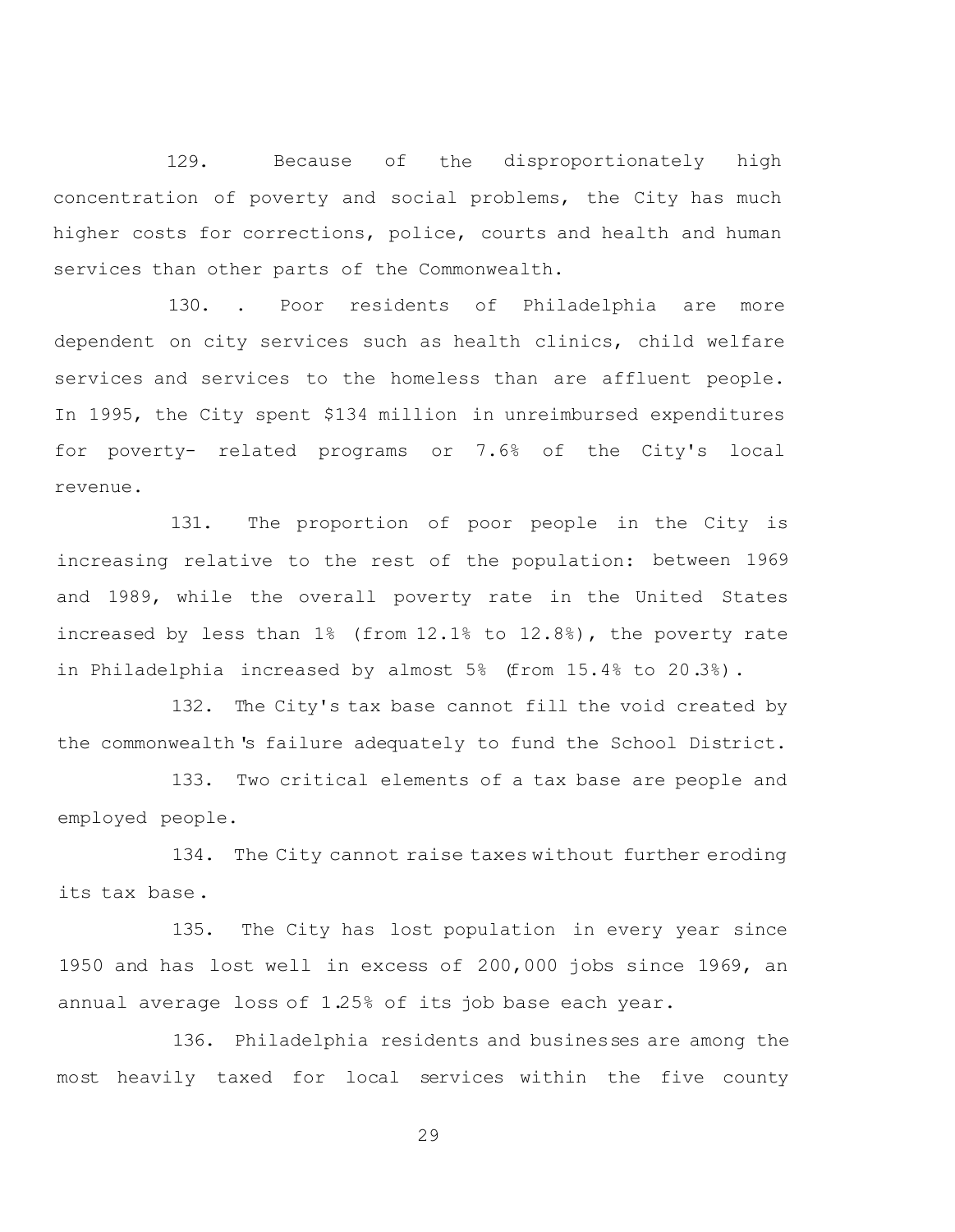metropolitan region, the Commonweal th of Pennsylvania and the United states.

137. Residents of the School District pay dramatically higher taxes than residents of other school districts in the Commonwealth, both as a percentage of income and as a percentage of the market value of real property.

138. In 1994, compared to a representative sample of urban, suburban and rural school districts throughout the Commonwealth, the School District ranked first out of the 60 sampled school districts in total local tax burden. The School District's total tax burden is 93.9% higher than the average tax burden for the other 59 school districts sampled.

139. Further local tax increases in Philadelphia will exacerbate the loss of population and exodus of jobs from the City and will make it increasingly difficult, if not impossible, to reverse this destructive trend. This trend, in turn, further erodes the tax base and further weakens Philadelphia's ability to provide needed revenue to the School District.

140. From 1992-1993 through 1996-1997, the City experienced a growth in the market value of taxable property of only 7.6% compared to a 29.06% growth in the rest of the commonwealth. Personal income increased by only 2.08% in Philadelphia compared to 20.54% in the rest of the Commonwealth.

141. The local tax base is incapable of filling the gap between the money needed for an adequate education and the money provided by the Commonwealth.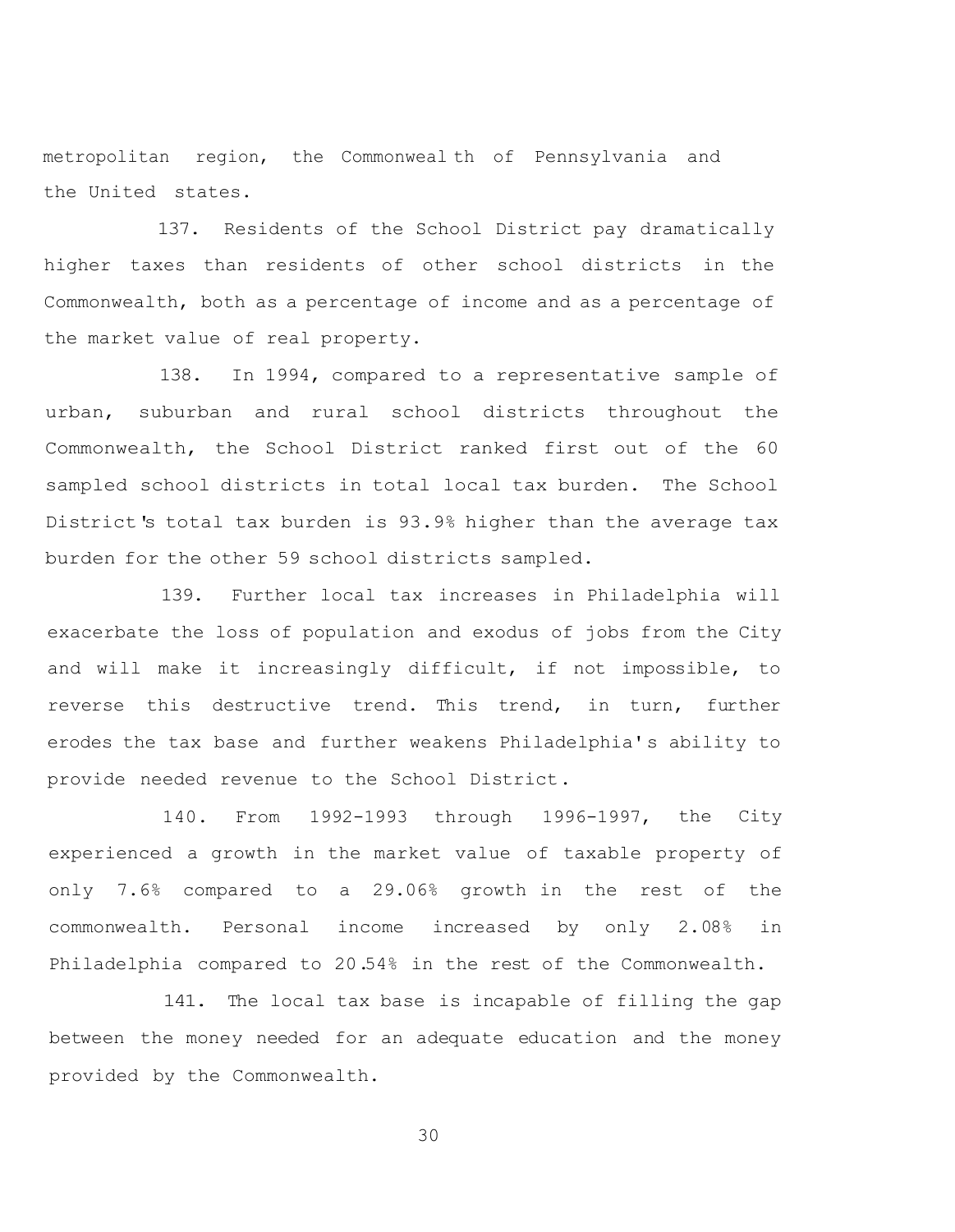142. The lack of adequate resources and education harms the health, safety and welfare of the public school students, their families, the families of City children who make the financial sacrifice to send their children to private schools, the School District and the Commonwealth community at large.

### J. Inadequat <sup>e</sup> Fund ing Prevents tile School District <sup>f</sup> rom Fulf illing its Obligation

143. The School District has taken numerous actions to improve academic performance, including providing full-day kindergarten to all eligible children, adopting challenging content standards, instituting a rigorous professional responsibility system and reconstituting two of its most academically distressed high schools .

144. Notwithstanding the actions the School District has taken and is taking to improve academic performance, the problems faced by the School District are so embedded in the present funding system that there is no likelihood of achieving an adequate education for all children unless additional Commonwealth resources and assistance are supplied. 24 P.S. §6-691.

145. With adequate programs, achievement can and does improve. Additional resources from the commonwealth would allow the School District to conduct programs and services successfully used elsewhere to enable low income students to reach and exceed proficient levels of achievement.

146. on a continuing basis, the School District has been seeking more local revenue and has requested additional allocations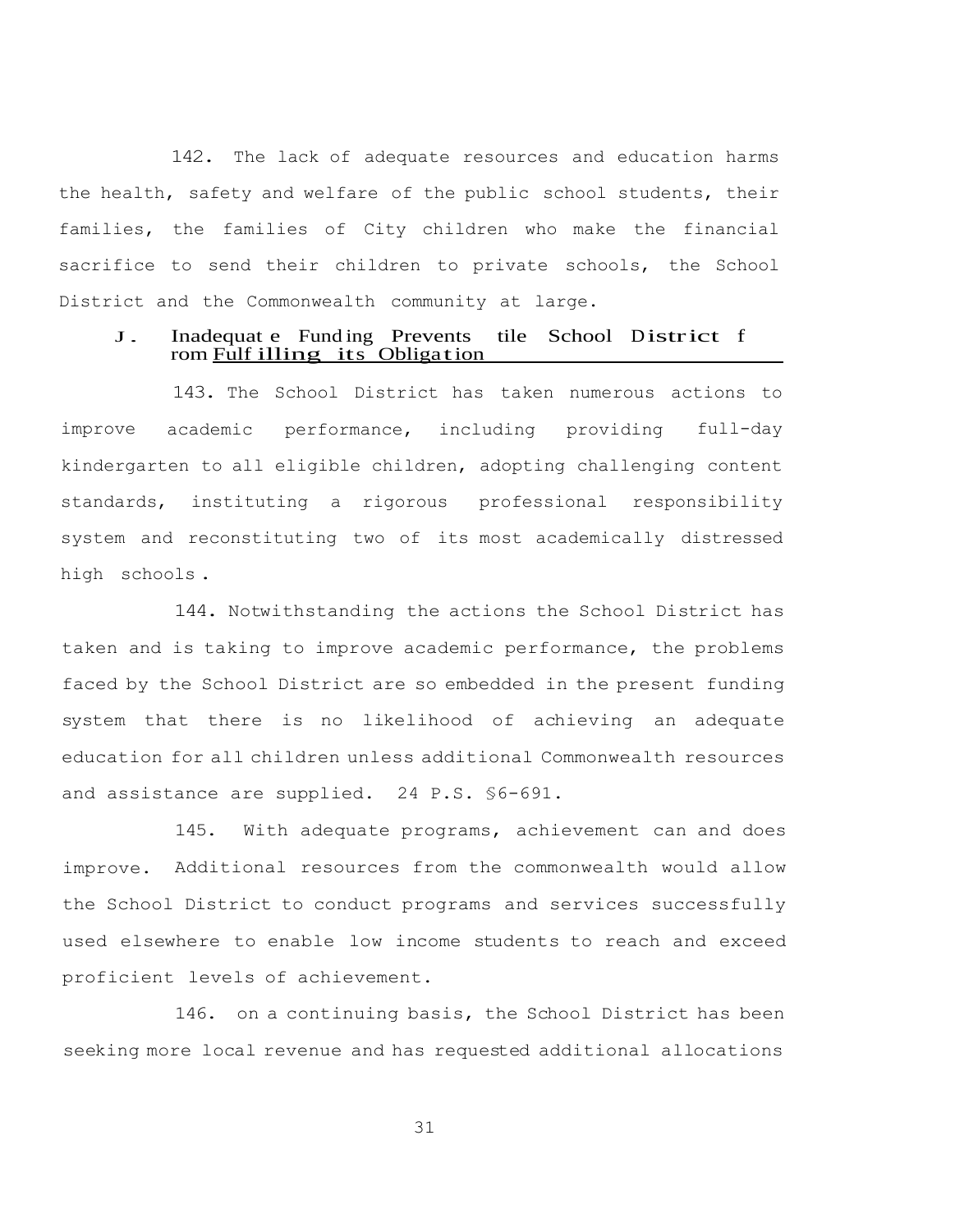for 1997-1998, but the money is not available from an already overburdened, diminishing tax base.

147. Based on all sources of revenue, and after additional reductions in the cost of central administration, the School District is projecting a shortfall of \$52,785,000 for 1997- 1998 merely to continue the existing, inadequate level of programs.

148. The insufficiency of funds prevents the Board of Education of the School District, through no fault of its own, from satisfying its duty "[t)o determine and direct all expenditures for the maintenance and improvement of the school system." 24 P.S.  $$21-2103(3)$ .

149. Because the Commonwealth's statutory scheme for education funding for the School District relies upon the financially pressured City's tax base for an unrealistic contribution, it fails to provide the resources necessary to meet the needs of all School District students.

150. The commonwealth' s failure to provide sufficient resources and assistance to the School District adequate to meet the needs of its student population denies the fundamental constitutional right to an adequate public education to students who attend or are eligible to attend school in the School District.

K. Unfunded and Underfunded commonwealth Mandates

151. Numerous unfunded and underfunded programs mandated by the commonwealth greatly increase the School District's operating costs.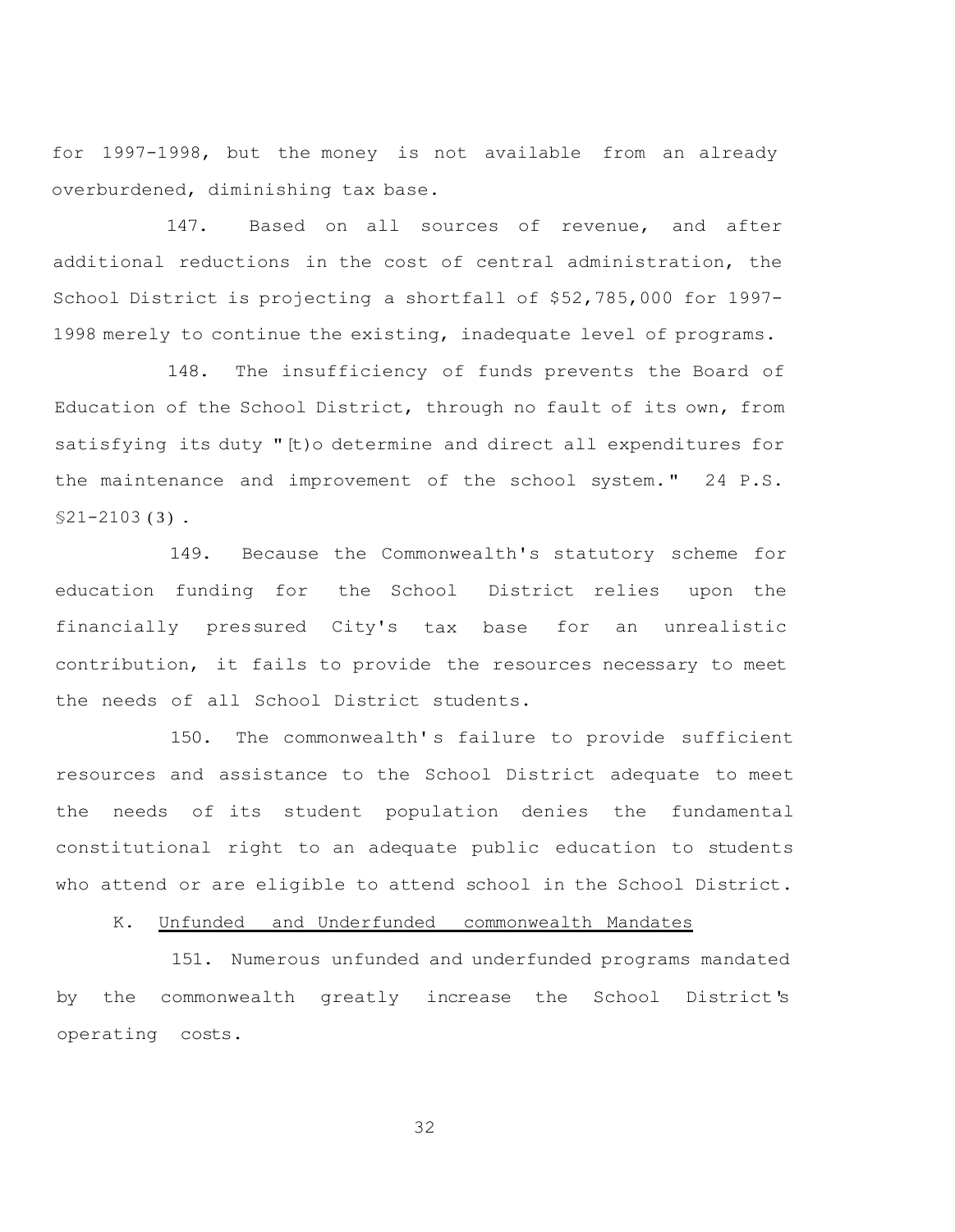152. To the extent that Commonwealth subsidies for its mandates are inadequate, the School District must divert funds that would otherwise be available for instruction.

153. The Commonwealth requires local school districts to provide specific categories of services for which Commonwealth funding is inadequate. In 1996-1997, the School District will :

- a. spend \$194 million on mandated special education services, yet will receive only \$90 million in Commonwealth funding for this program;
- b. commit more than \$18 million beyond Commonwealth and other reimbursements to provide comprehensive day care to almost 4,000 children;
- c. spend \$11.3 million more than the Commonwealth reimbursement to provide transportation to nonpublic school children;
- d. spend almost \$2 million more than the Commonwealth reimbursement to provide early intervention services for special needs children ages 3-5 years;
- e. receive less than \$2 million in reimbursement of the \$11.8 million it will spend to satisfy the Commonwealth requirement of a minimum of one nurse per 1,500 students;
- f. spend \$900,000 more than the Commonwealth appropriates to provide dental hygiene services to public school children and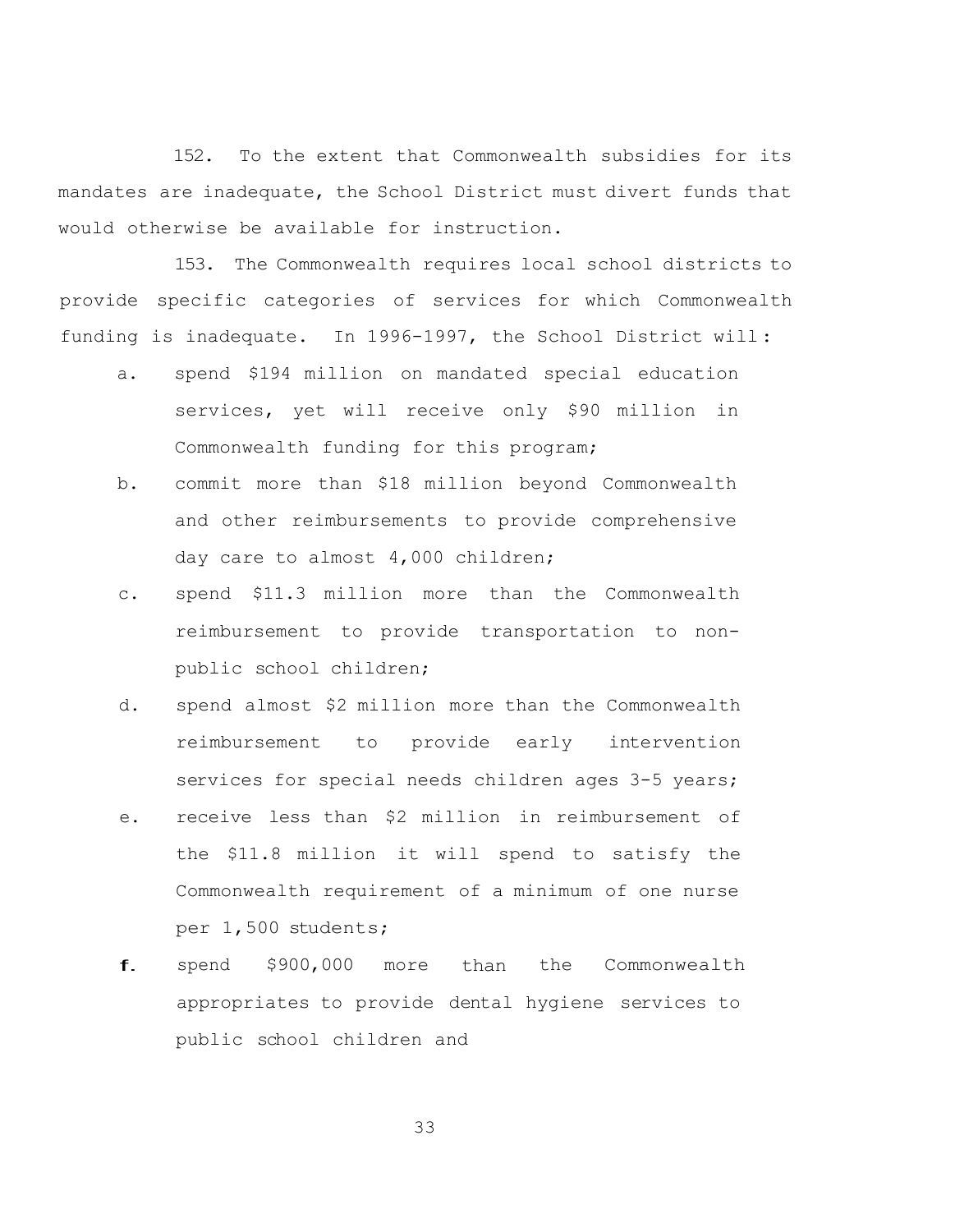g. make \$29.6 million in unreimbursed tuition payments to private schools and rehabilitation institutions for children who cannot be educated adequately in a public school setting.

154. Other statutory requirements burdening the School District cause expenditures for sabbaticals, furloughs, mandated salary increments, mandated sick leave, tenure and bumping.

155. Other unfunded Commonwealth requirements concerning non-educational matters cost the School District millions of dollars. Among them are

- a. the "Four Primes" Contract Requirement which compels the School District to award four separate prime contracts for every major construction project and
- b. the requirement that the School District comply with Pennsylvania' s minimum milk pricing law, costing more than one-half million dollars more per year than if the School District were to purchase milk in New Jersey.

156. The commonwealth's current rate of subsidy for construction of new school buildings is artificially low. The current rate, established in 1987, allows the School District to recover only 25-33% of present-day construction costs. Also, the Commonwealth's current school construction subsidy will reimburse a district for only 20% of the costs of asbestos abatement, and only if the abatement is part of a larger project.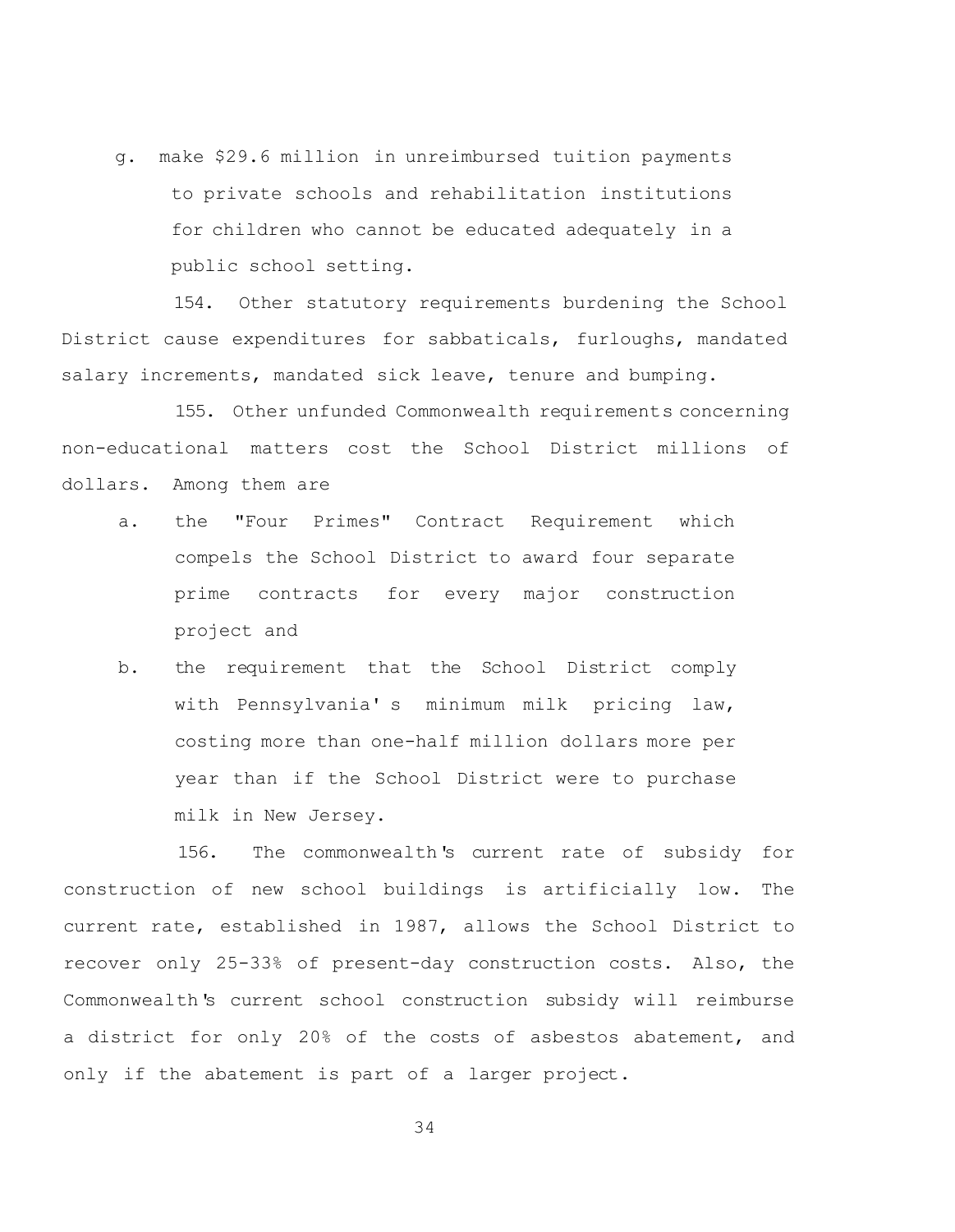157. If the School District were relieved of these noninstructional statutory obligations or fully reimbursed , more money would be available for necessary educational purposes.

## L. Cost-cutting Compromises Education

158. Ninety percent of the School District 's operating revenues are spent at the school level and on direct student services. Salaries and benefits comprise approximately 80% of the School District's operating budget.

159. In the past six years, the School District has made school-based and school-support cuts totalling more than \$200 million and has cut 2,400 jobs from its payroll.

160. Those cuts affected librarians, reading teachers, support program teachers, elective courses, summer school, substitute service and public transportation token subsidies and compromised and eroded the School District's ability to improve educational achievement.

161. over the past several years, the business, finance technology and human resources departments and other parts of central administration also have been subject to large and continuing budget cuts.

162. The School District is not capable of realizing further internal savings without further jeopardizing the quality of education provided.

163. An independent private- sector Management and Productivity Task Force ("Task Force") has conducted rigorous studies to determine ways that productivity in non-instructional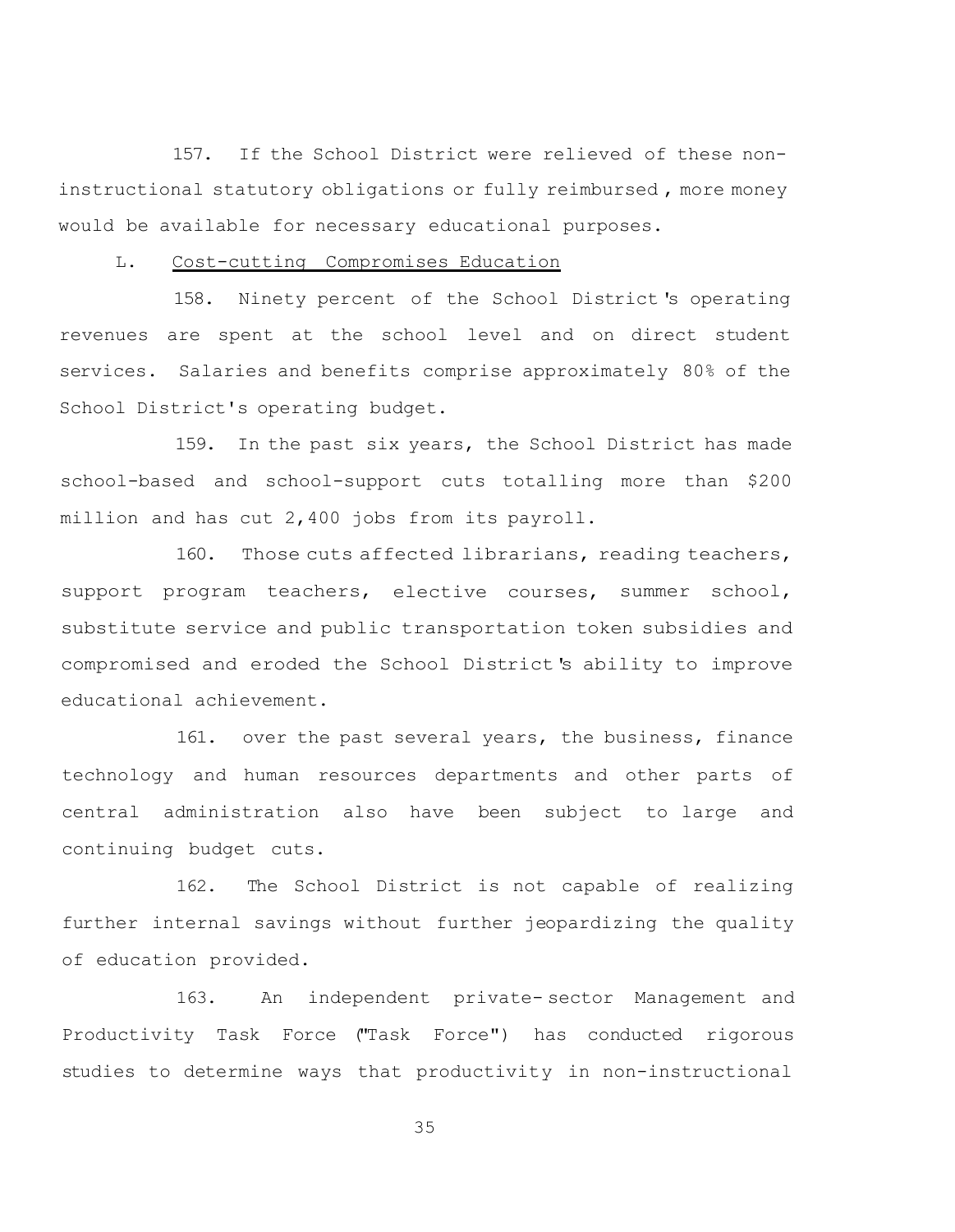areas (transportation, facilities, human resources, food services and management information systems) may be improved.

164. The School District aggressively implemented the Task Force's recommendations, resulting in projected savings of \$12 million in the first year of implementation.

165. The School District has made vigorous efforts to raise funds from public and private sources. Notably, the Annenberg Challenge Grant will generate \$150 million for the School District over five years.

M. The students, Their Families, the School District and the city Are Harmed by an Inadequate system of Funding Public **Education** 

166. The City and the School District have repeatedly sought from defendants a thorough and efficient system of funding public education that would provide the funds necessary to furnish an adequate education.

167. Defendants have refused and failed to provide such a system.

168. No compelling, reasonable or rational basis exists to justify the Commonwealth's failure to provide an adequate system of public education to all students in the City.

169. Unless the commonwealth implements a constitutional system of funding public education which provides the requisite funds, the City, the School District, its students and their families will continue to be irreparably harmed.

170. The commonwealth's failure to fulfill its funding obligations causes direct and substantial injury to Yesenia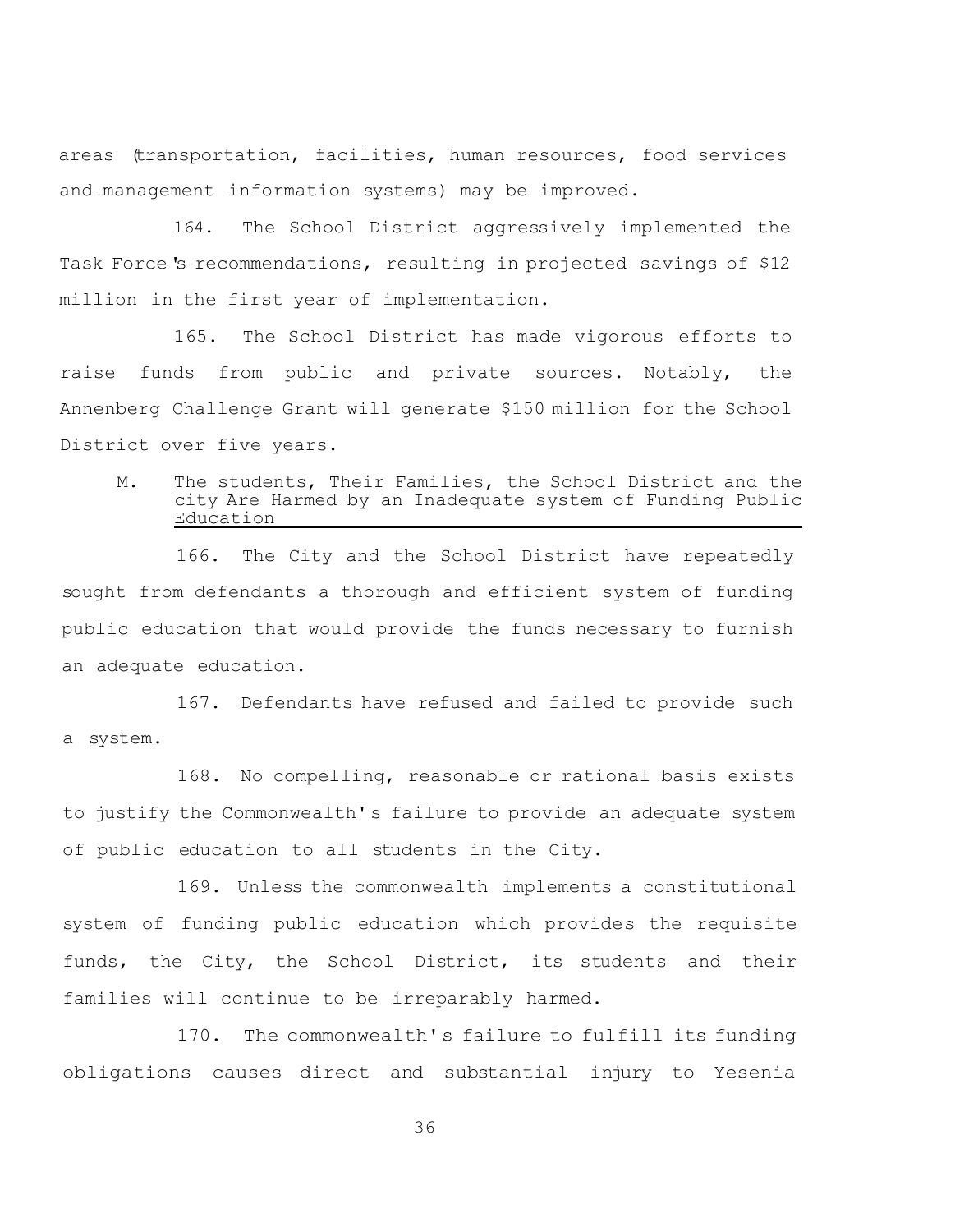Marrero, Arlene Marrero, Richard Mojica, Christian Mojica , Kathryn Nolan, Christine Nolan, William Nolan, Stephen Nolan, Jeanene Little and Larry Little, who attend school in a public school system that cannot provide the educational and education-related services necessary for them to receive and benefit from an adequate education and prepare them to be productive, self-sufficient members of society and to their parents who receive substantially less in education services relative to their tax contribution than if they lived in areas of the Commonwealth where the overall tax burden is less than in Philadelphia.

171. The Commonwealth's failure to provide for an adequate school system in Philadelphia causes direct and substantial injury to David and Zachary Maas and their parents, who are compelled to incur the expense of private school education due to the inadequate quality of education provided by the School District caused by a lack of sufficient state funding.

172. The Commonwealth's failure to fulfill its funding obligations causes direct and substantial injury to ASPIRA and the NAACP, which are compelled to expend their own resources to compensate for the inadequate education being provided to their members in the School District.

173. The Commonwealth's failure to fulfill its funding obligations causes direct and substantial injury to the City by rendering the City a less acceptable residential alternative, draining local tax dollars away from needed non-educational services, producing an inadequately educated adult population,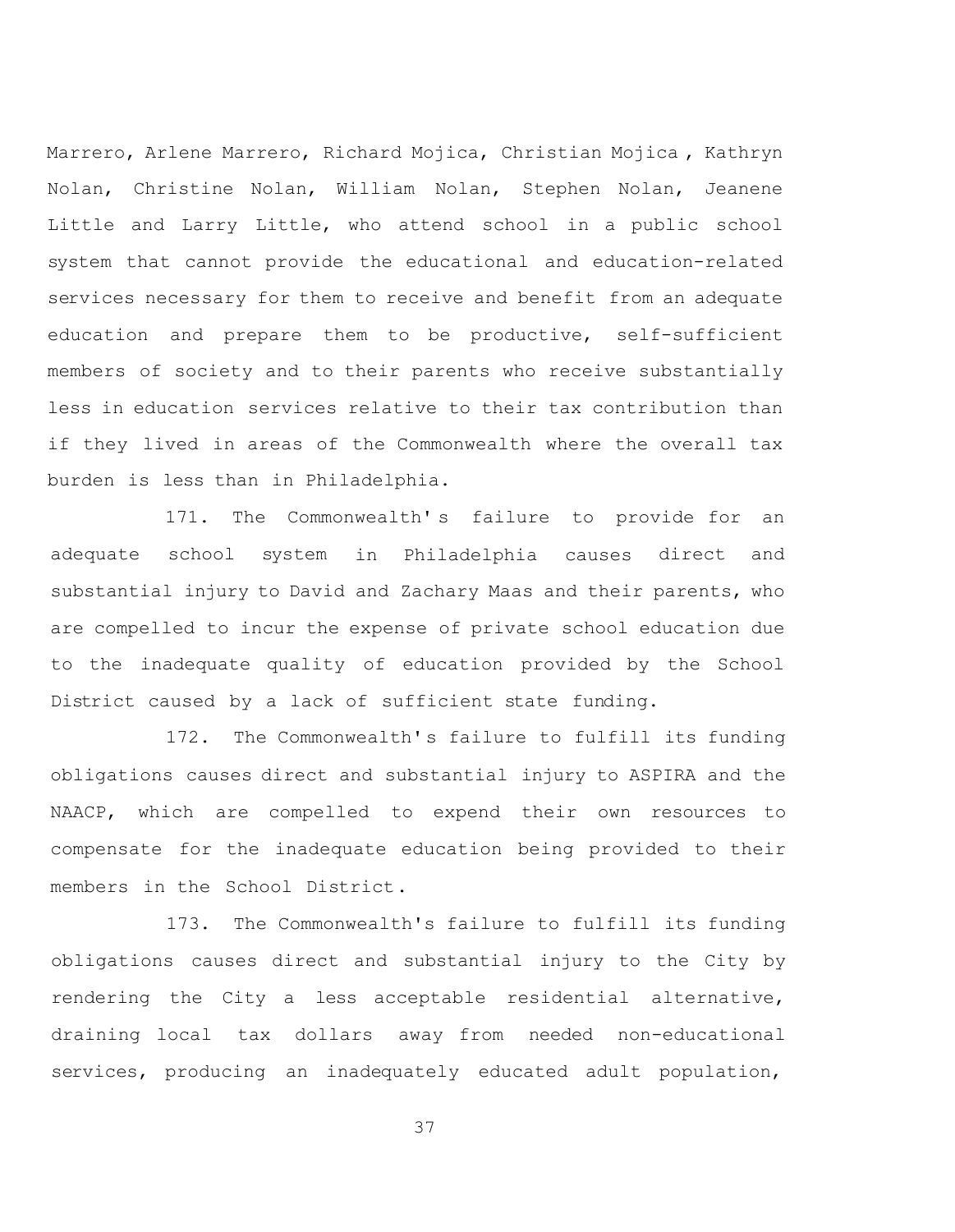deterring businesses from remaining or locating in its geographic confines and thereby increasing the City's social and economic burdens while diminishing its tax base and rendering needed tax relief impossible.

174. The commonwealth' s failure to fulfill its funding obligations causes direct and substantial injury to the School District by preventing it from discharging the responsibility to maintain an adequate school system and educating Philadelphia students at a level sufficient to enable them to be productive members of society.

175. The commonwealth has thus far demonstrated no intention of providing the necessary funds; the longer adequate funding is delayed, the more Philadelphia school children, the City and the School District will be irreparably harmed.

176. It would be futile for Plaintiffs to continue to wait for the Legislature to appropriate the necessary funds.

177. Vested with the responsibility for protecting the rights and overseeing the education annually of more than 200,000 school children, and having exhausted other reasonable means of seeking further resources from the commonwealth, and as a last resort to seek to compel the Commonwealth to comply with its constitutional mandate to provide a thorough and efficient system of public education for all students in the City, Plaintiffs come before this court.

178. The statutory education financing system is unconstitutional as applied to the School District.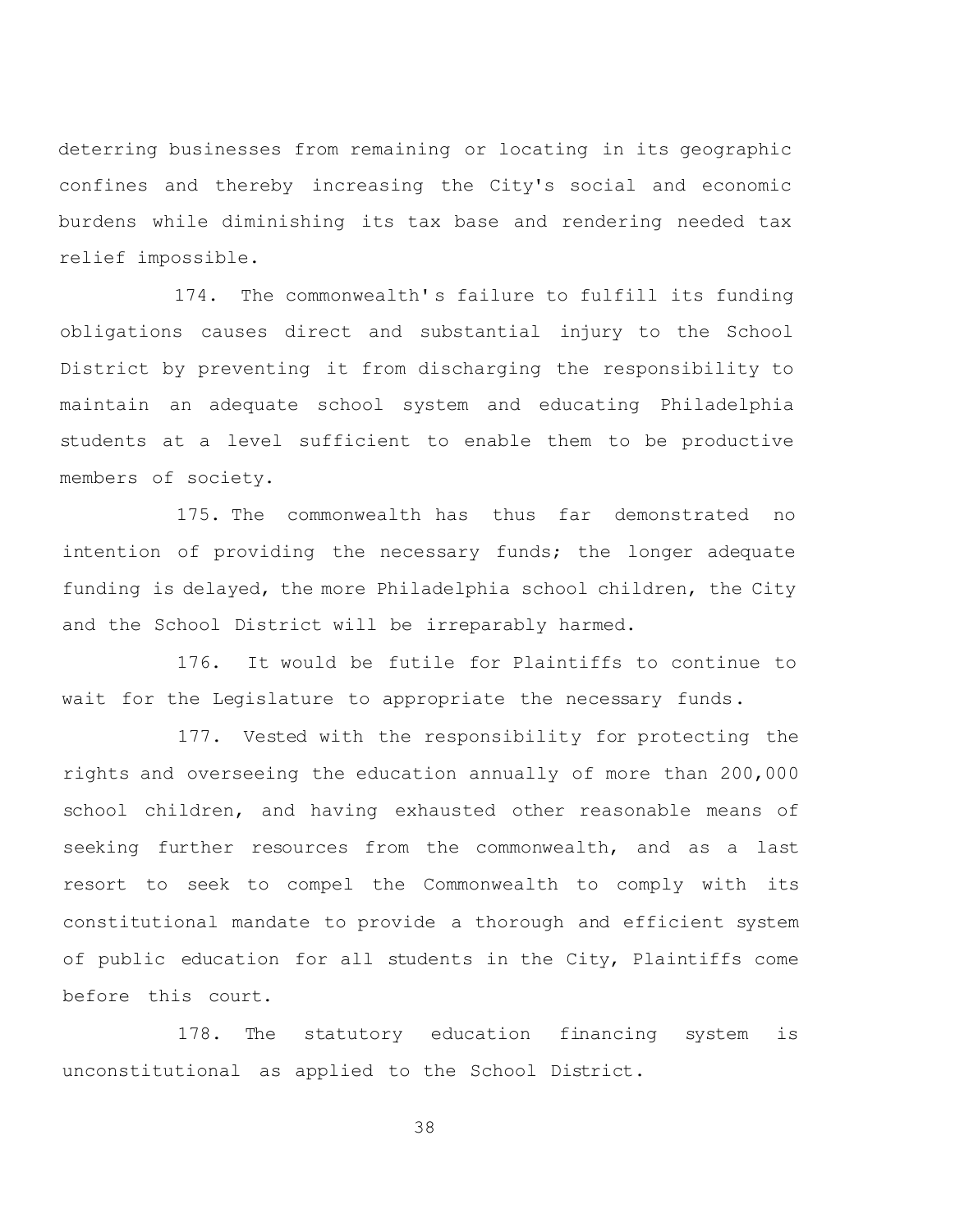179. The system of funding public education violates the constitutional mandate to provide for the maintenance and support of a thorough and efficient system of public education in the City.

180. The scheme for financing public education precludes the Co=onwealth from providing the constitutionally required "thorough and efficient system of public education" in the circumstances faced by the School District.

181. Defendants have failed to provide the School District with the resources and other assistance necessary to provide all of its students with the quality of education to which they are constitutionally entitled.

WHEREFORE, Plaintiffs respectfully request that this Court:.

a. Declare that all school children in the city have a right, pursuant to Article 3, Section 14 of the Pennsylvania constitution and other law governing education in the co=onwealth, to a thorough and efficient system of public education;

b. Declare that the Pennsylvania Constitution and other law governing education in the co=onwealth require the Co=onwealth to provide for an adequate system of public schools in the School District;

c. Declare that the Co=onwealth has failed to fulfill its obligations to provide for an adequate system of public schools in the School District;

d. Declare that the present statutory scheme employed for funding public education in the co=onwealth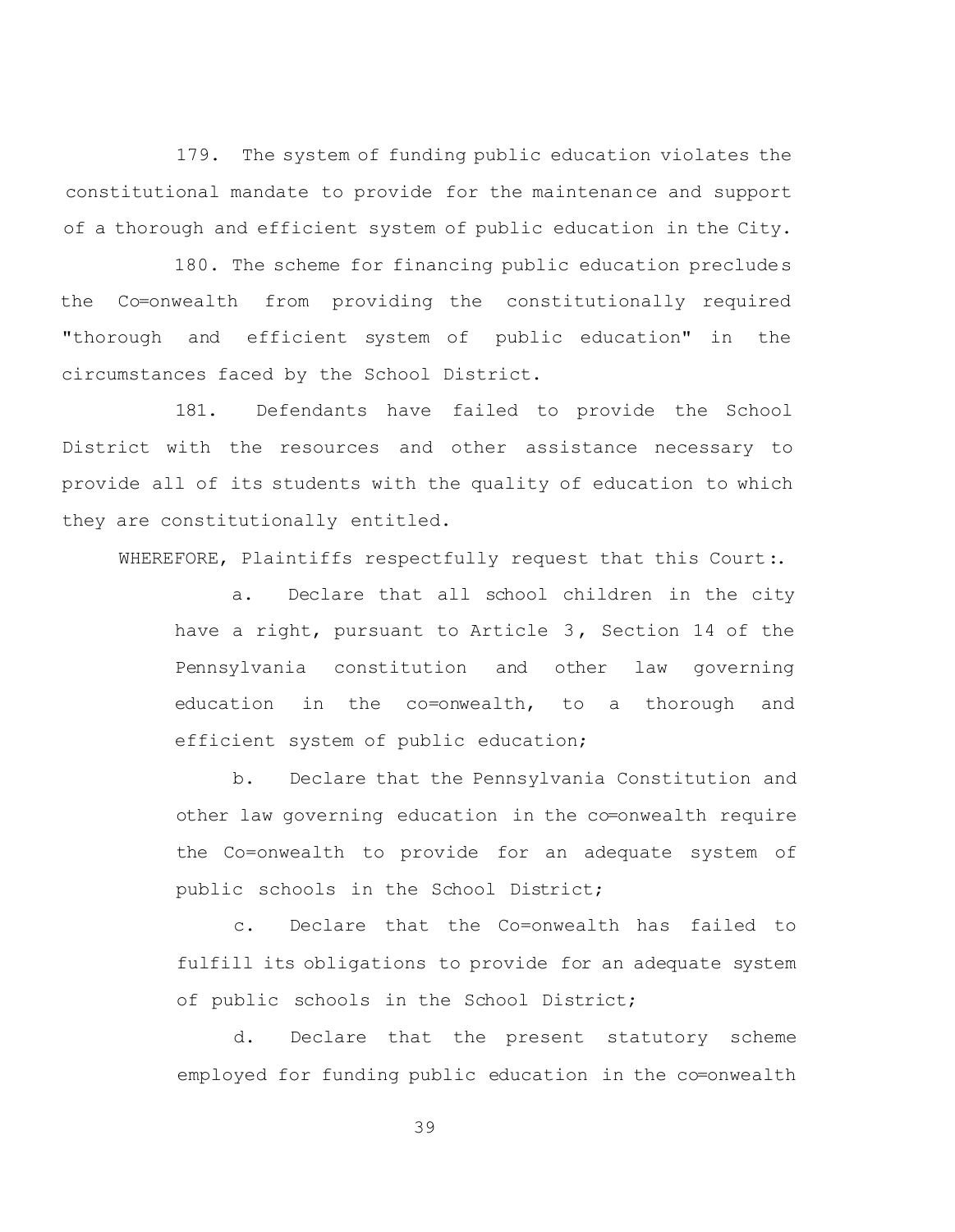as applied to the School District violates Article 3, Section 14 of the Pennsylvania Constitution;

e. Declare that the Legislature must amend the present or enact new education legislation so as to assure that education funding for the School District accounts and makes adequate provision for the greater and special educational challenges and needs of students in the School District in order to redress their disadvantages;

f. Declare that the Legislature must take into consideration in amending or enacting said education legislation the effect of unfunded and underfunded state mandates as applied to the School District;

g. Declare that the Legislature must take into consideration in amending or enacting said education legislation the inability of the local tax base to generate sufficient revenue to compensate for inadequate Commonwealth funding;

h. Declare that the commonwealth is required to take all steps necessary to comply with the Constitutional directive to provide for the maintenance and support of a thorough and efficient system of public education which serves the needs of the commonwealth, including the school children of the City;

i. Award to the Plaintiffs attorneys' fees and reasonable costs to the extent permitted by law and

j. Grant such other relief as this court may deem proper.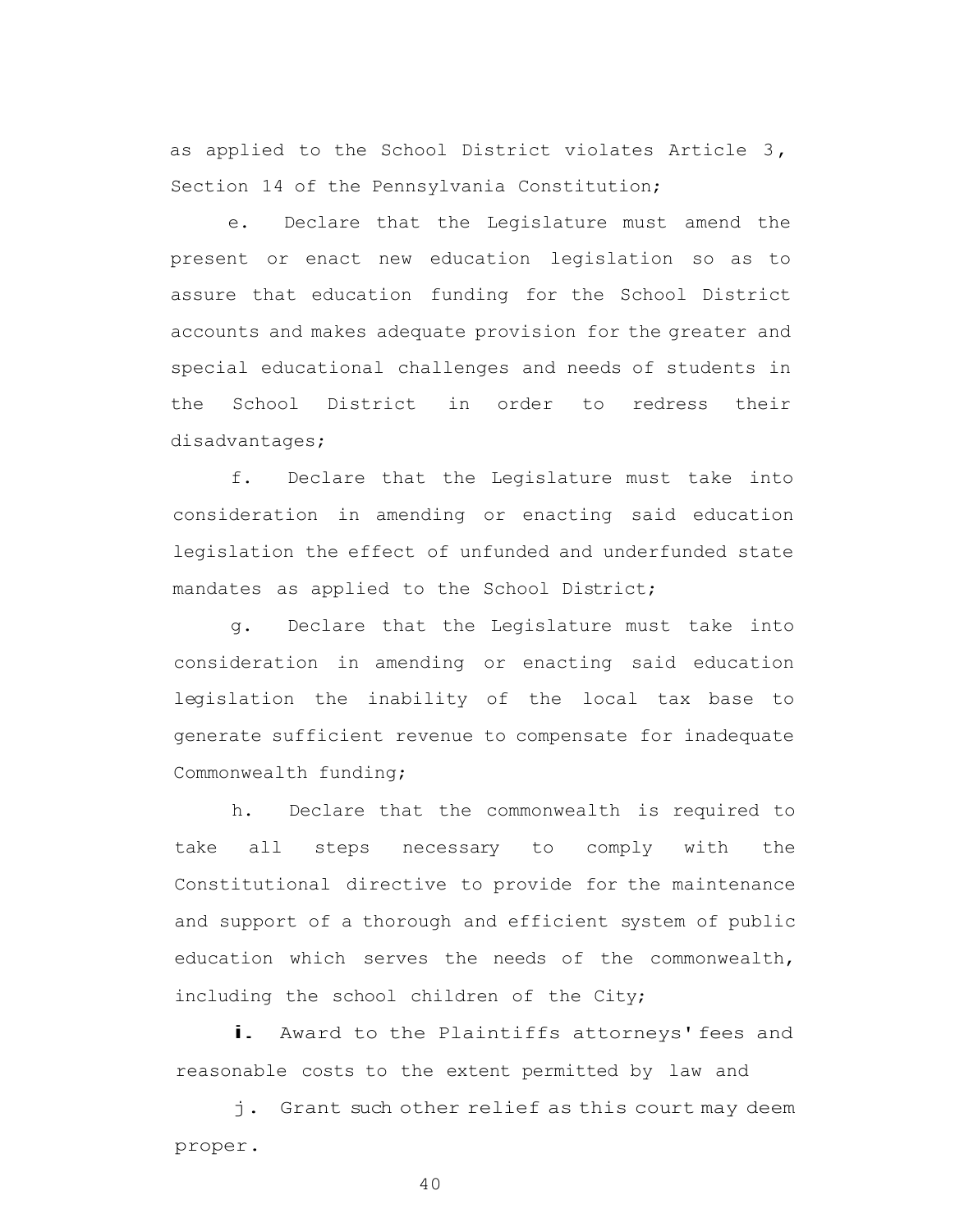f ma Ka 晊

Sheryl L. Auerbad Lynn R. Rauch Laura E. Vendzules Dilworth, Paxson, Kalish & Kauffman LLP 3200 Mellon Bank Center 1735 Market Street Philadelphia, PA 19103-7595 (215) 575-7000 Attorneys for Plaintiff School District of Philadelphia *r*<br>
aura E. Ve<br>
ilworth, P<br>
& Kauffma<br>
200 Mellon<br>
735 Market<br>
hiladelphi<br>
215) 575-7<br>
ttorneys for<br>
chool Dist:<br>
chool Dist:<br>
chool Dist:<br>
chool Dist:<br>
chool Dist:<br>
chool Rist<br>
chomas K. G<br>
ublic Internation Finacon<br>
dzules<br>
xson, Kalish<br>
LLP<br>
Bank Center<br>
Street<br>
, PA 19103-7<br>
00<br>
r Plaintiff<br>
ict of Philad<br>
Lehill<br>
lhool<br>
est Law cente

Steshanie L. Frank Richard Feder Sarah E. Ricks City of Philadelphia Law Department 1600 Arch Street, 8th Floor Philadelphia, PA 19103-2081  $(215) 686 - 5230$ Attorneys for Plaintiff City of Philadelphia



Michael Churchill Thomas K. Gilhool Public Interest Law center of Philadelphia 125 south 9th street, suite 700 Philadelphia, PA 19107 (215) 627-7100 Attorneys for Plaintiffs Yesenia Marrero, Arlene Marrero, Richard Mojica, Christian Mojica, Yollie Tabales, Kathryn Nolan, Christine Nolan, William Nolan, Stephen Nolan, William H. Nolan, Jeanene Little, Larry Little, Karen Little, David Maas, Zachary Maas, Peter Maas, Lesley Carson, ASPIRA Inc. of Philadelphia and Philadelphia Branch of NAACP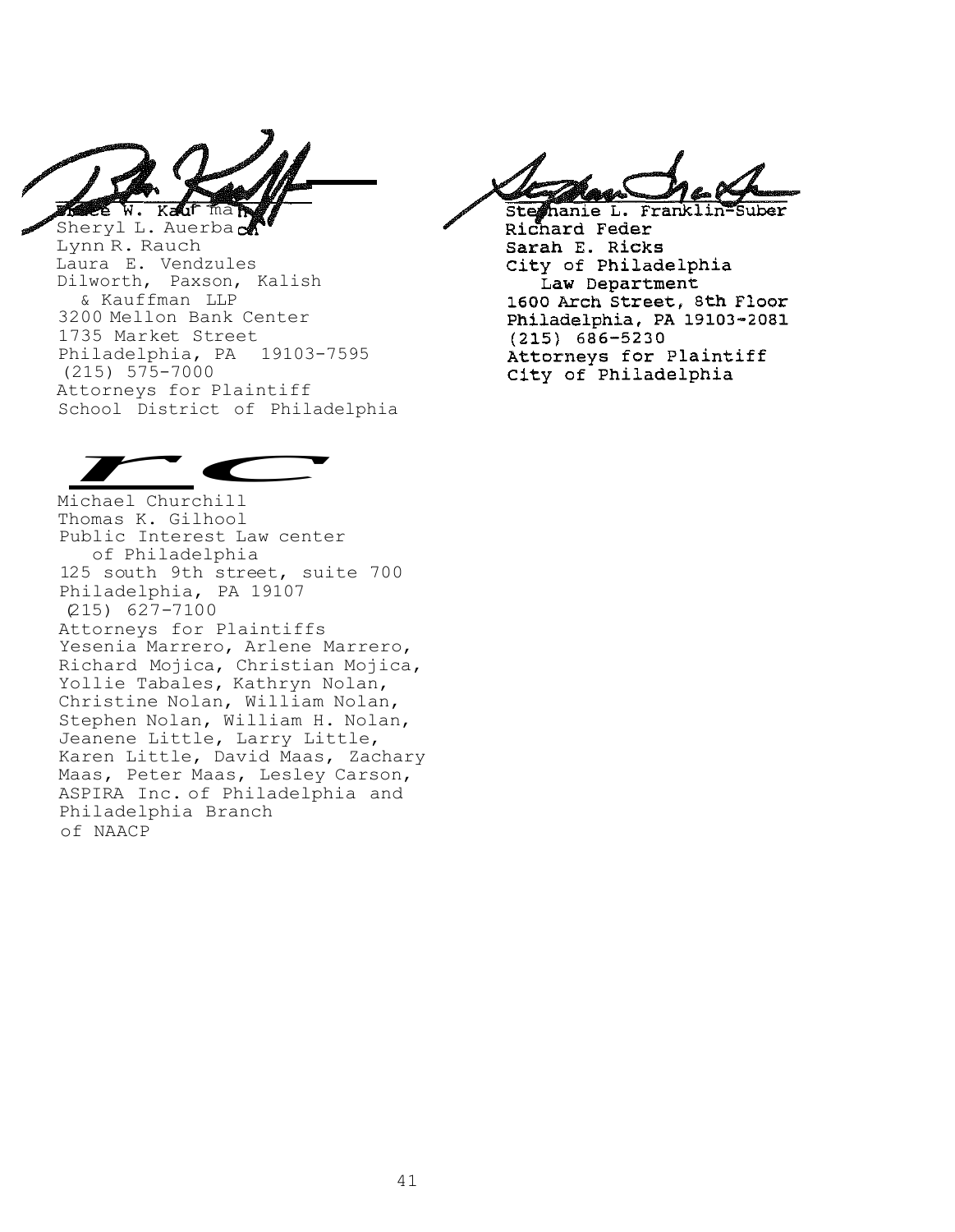# **VERIFICATION**

I, David L. Cohen, Chief of Staff for the Mayor of the City of Philadelphia, verif y that I have authority to make this Verification on behalf of the City of Philadelphia and that the statements made in the foregoing Action for Declarator y Judgment are true and correct to the best of my knowledge, informa tion and belief. I understand that the statements made herein are subject to the penalties of 18 Pa. C.S. §4904 relating to unsworn falsification to authorities.

Jul Und

David L. Cohen, Chief of Staff

**Dated: February** *0-: I* <sup>1997</sup>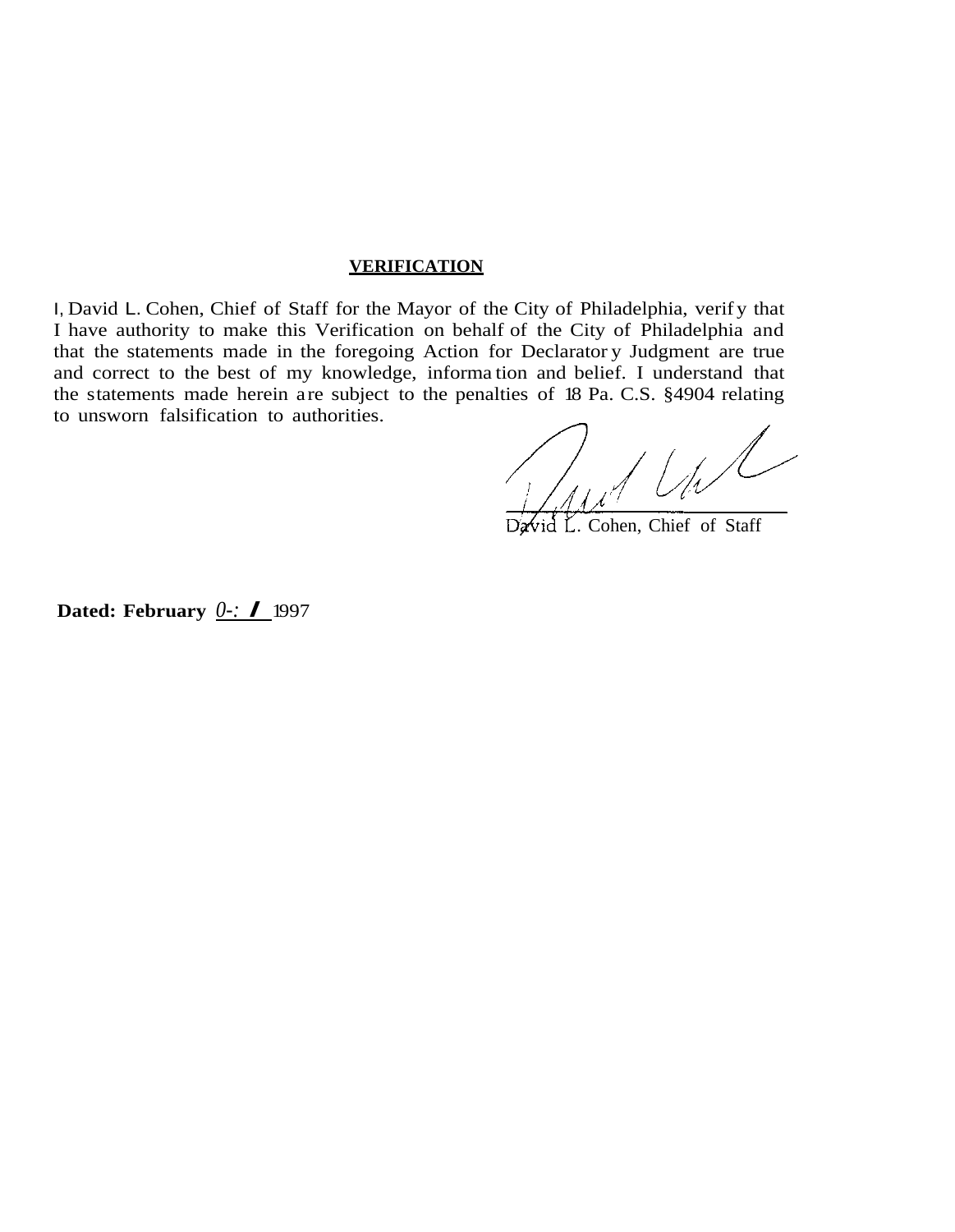### VERIFICATION

I, Gennaine Ingram, Esquire, Chief of Staff of the School District of Philadelphia, verify that I have authority to make this Verification on behalf of the School District of Philadelphia and that the statements made in the foregoing Action for Declaratory Judgment are true and correct to the best of my knowledge, infonnation and belief. I understand that the statements made herein are subject to the penalties of 18 Pa.c.s. §4904 relating to unsworn falsification to authorities .

 $\bullet$  / */ CL:[,* ' $v_{t.4AC}$ ... $\underline{J}$ /)c\_5u...,\_,,':'.:::---.. 'Gennaine Ingram ()

Dated: Februaryd'i, 1997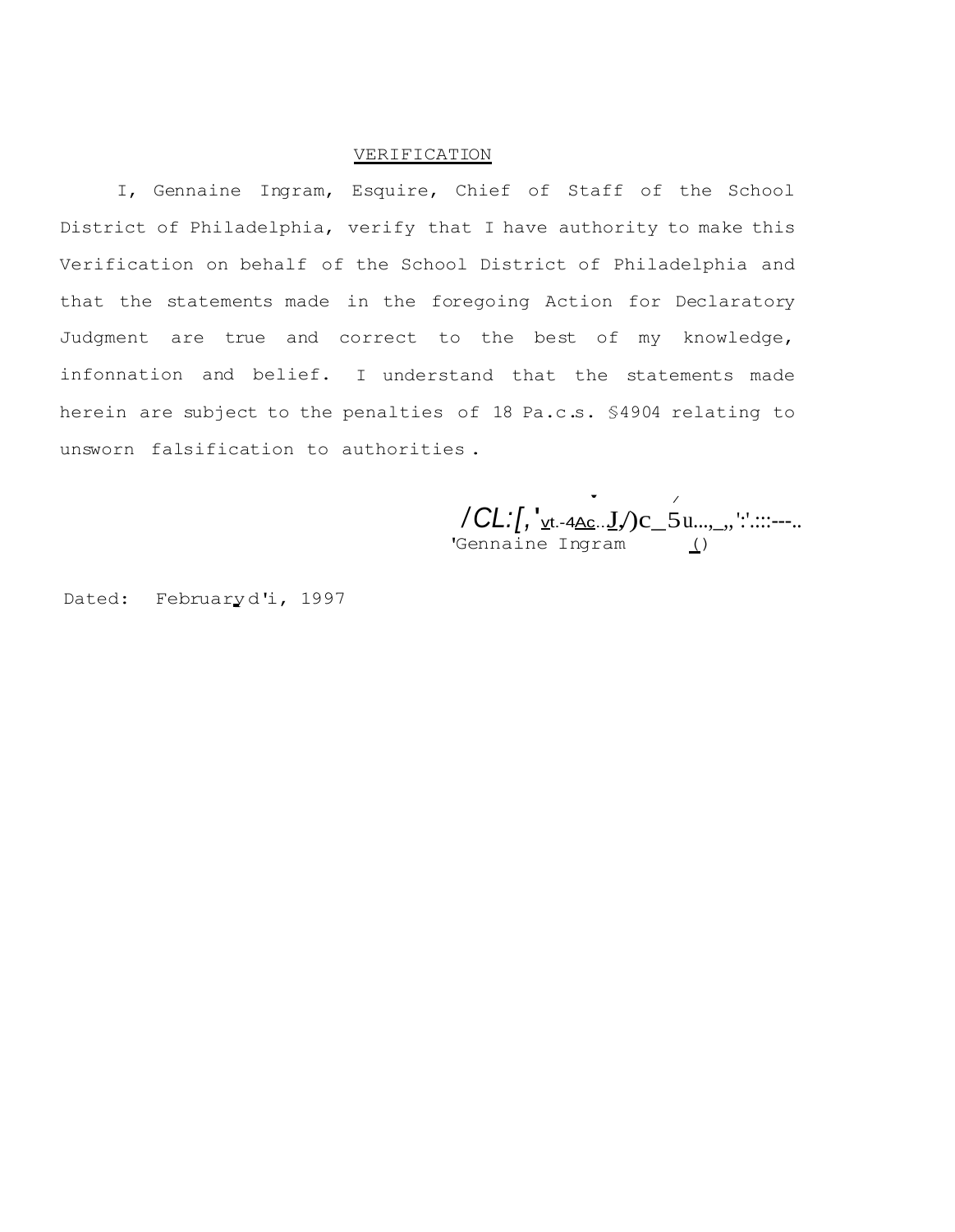# VEl!, IFICATION

I, Yollie Tabales, verify that the statements made on my behalf in the foregoing Action for Declaratory Judgment are true and correct to the best of my knowledge, information and belief. I understand that the statements made herein are subject to the penalties of 18 Pa.c.s. §4904 relating to unsworn falsification to authorities.

Varie Silales

Dated: February.!... /, 1997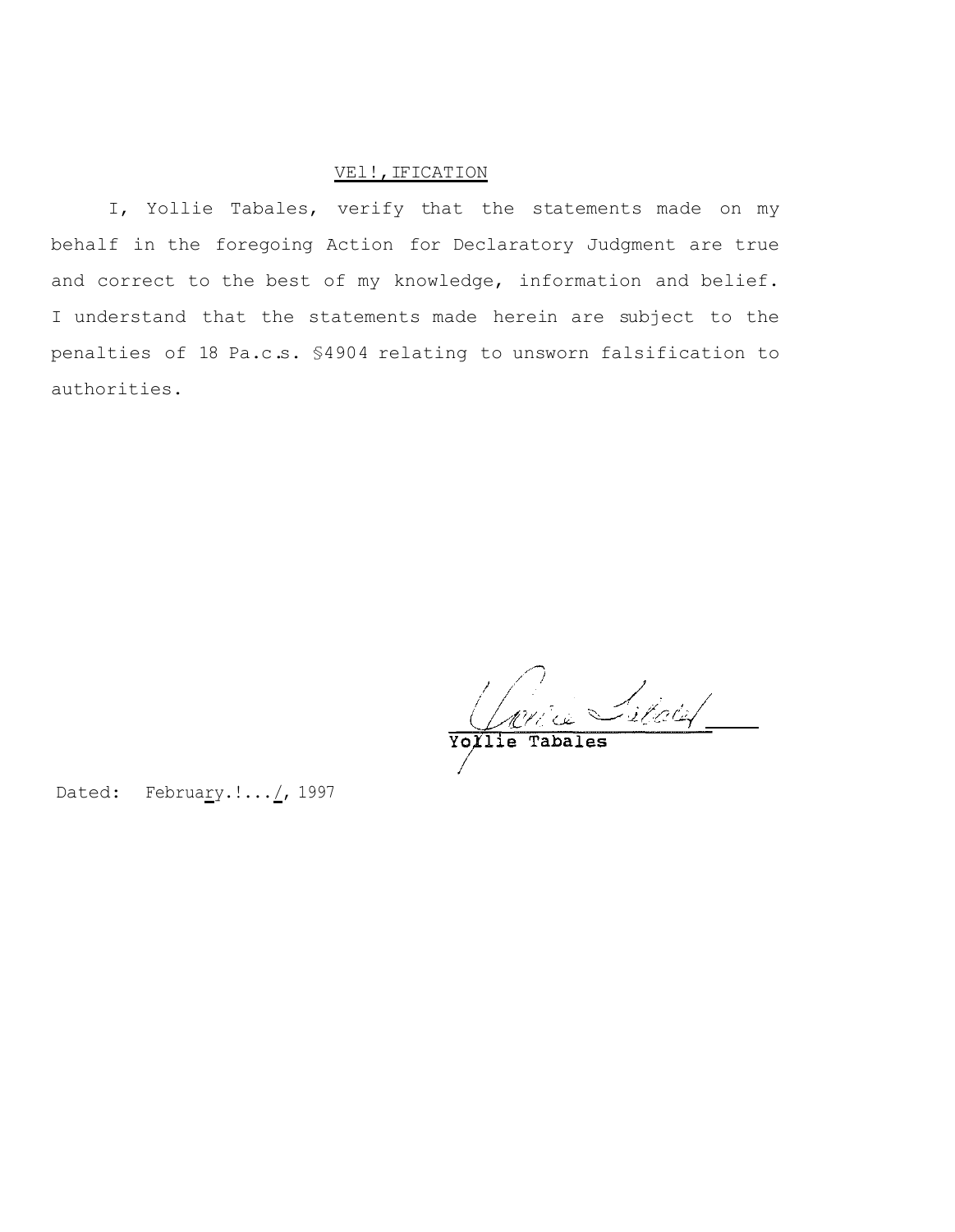### **VERIFICATION**

r. Peter Maas, have authority to make this Verification on behalf of myself and my family. ::: hereby verify that the statements made in the foregoing Action or Declaratory Judgment are true and correct to the best of my knowledge, information and belief . I understand that the statements made herein are subject to the penal ties of 18 Pa. C.S. §4904 relating to unsworn falsification to authorities.

 $($   $\frac{1}{2}$   $($   $\frac{1}{2}$   $\frac{1}{2}$   $\frac{1}{2}$   $\frac{1}{2}$   $\frac{1}{2}$   $\frac{1}{2}$   $\frac{1}{2}$   $\frac{1}{2}$   $\frac{1}{2}$   $\frac{1}{2}$   $\frac{1}{2}$   $\frac{1}{2}$   $\frac{1}{2}$   $\frac{1}{2}$   $\frac{1}{2}$   $\frac{1}{2}$   $\frac{1}{2}$   $\frac{1}{2}$   $\frac{1}{2}$   $\frac{1}{2}$   $\frac$ / *?* / *.-:*\_}- ' I'\ .*\)* / , *' 'I\_* ::;,-·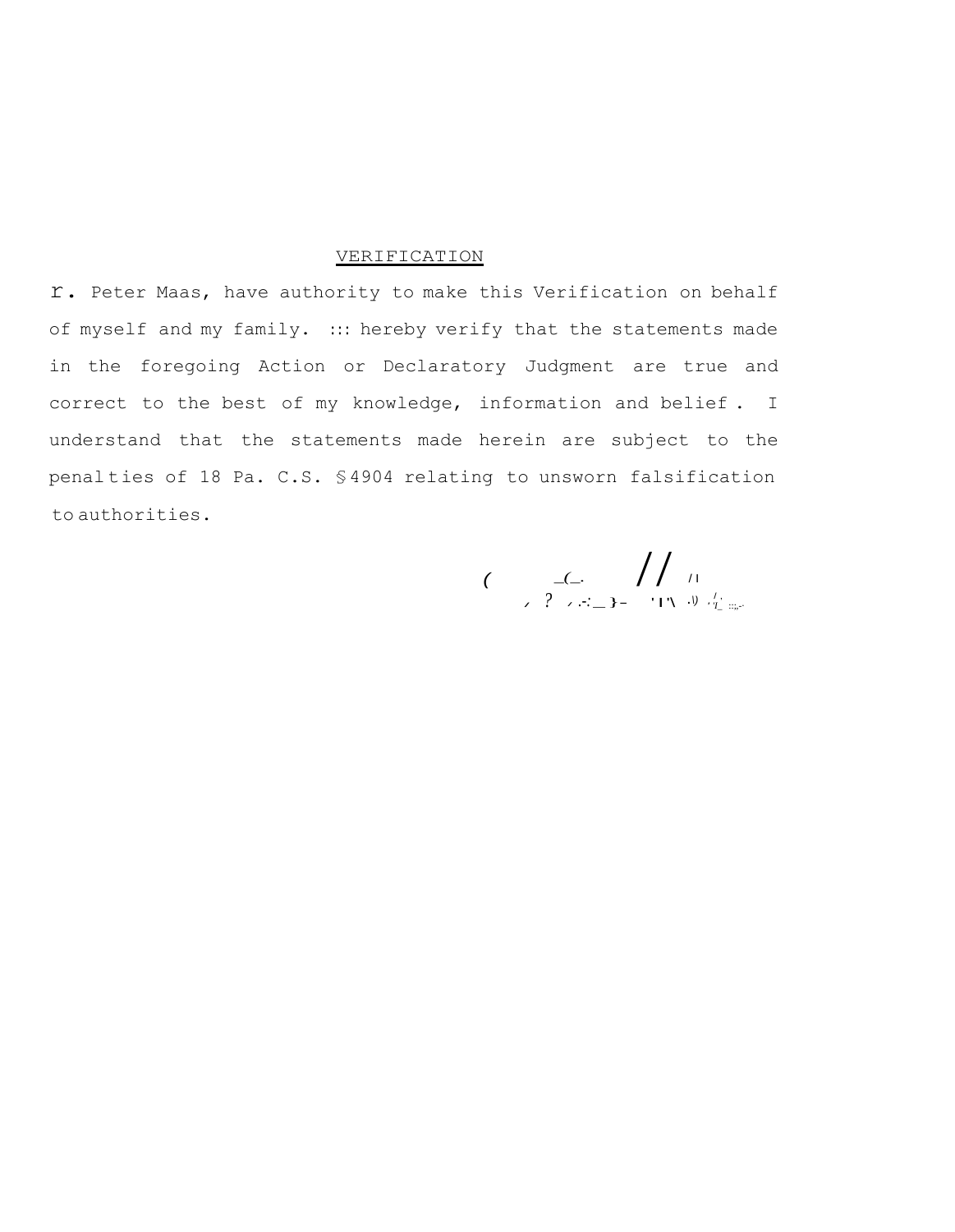Dated: Eebruary 1, 1997